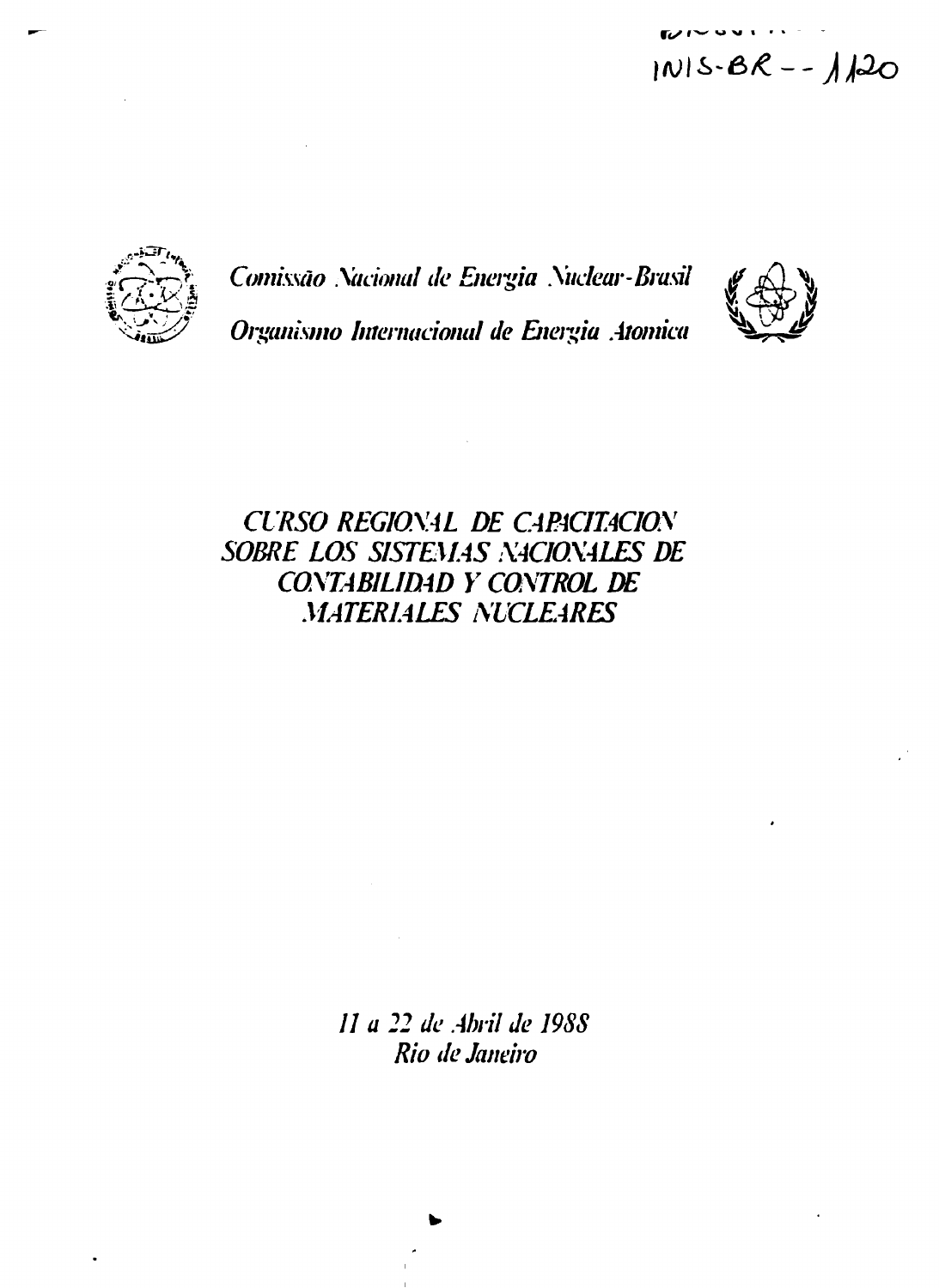### NUCLEAR MATERIAL CONTROL IN BRAZIL

M.A.S. Marzo, M.C.L. Iskin, L.C. Palhares, S.G.'Almeida National Nuclear Energy Commission - CNEN

#### 1.INTRODUCTION

The objective of this paper is to give a general view about the safeguards activities in Brazil.The national system of accounting for and control of nuclear materials is described. The safequards agreements signed by Brazil are presented, the facilities and nuclear material under these agreements are listed, and the dificulties on the pratical implementation are discussed.

The development and maintenance of the safeguards system is a responsability of the National Nuclear Energy Commission (CNEN), the state authority responsable for the proposition of Lhe necessary measures to the implementation of the nuclear energy general policy. Fig.l shows the CNEN's position within the federal organic structure.

The aim of the national system of accounting for and control of nuclear materials is to prevent and to detect the non-authorized use of the nuclear materials and facilities. For that CNEN has the following competence:

- a) to apply the safeguards system .to nuclear materials and to the fuel elemer.ts.
- b) to account and to store the materials under safeguards.
- c) to verify the fulfilment of the international safeguards agreements.
- d) to accompany the IAEA inspectors.
- e) to propose the definition of areas subject to safeguards.
- f) to prepare and to send the accountancy of nuclear materials under international safeguards.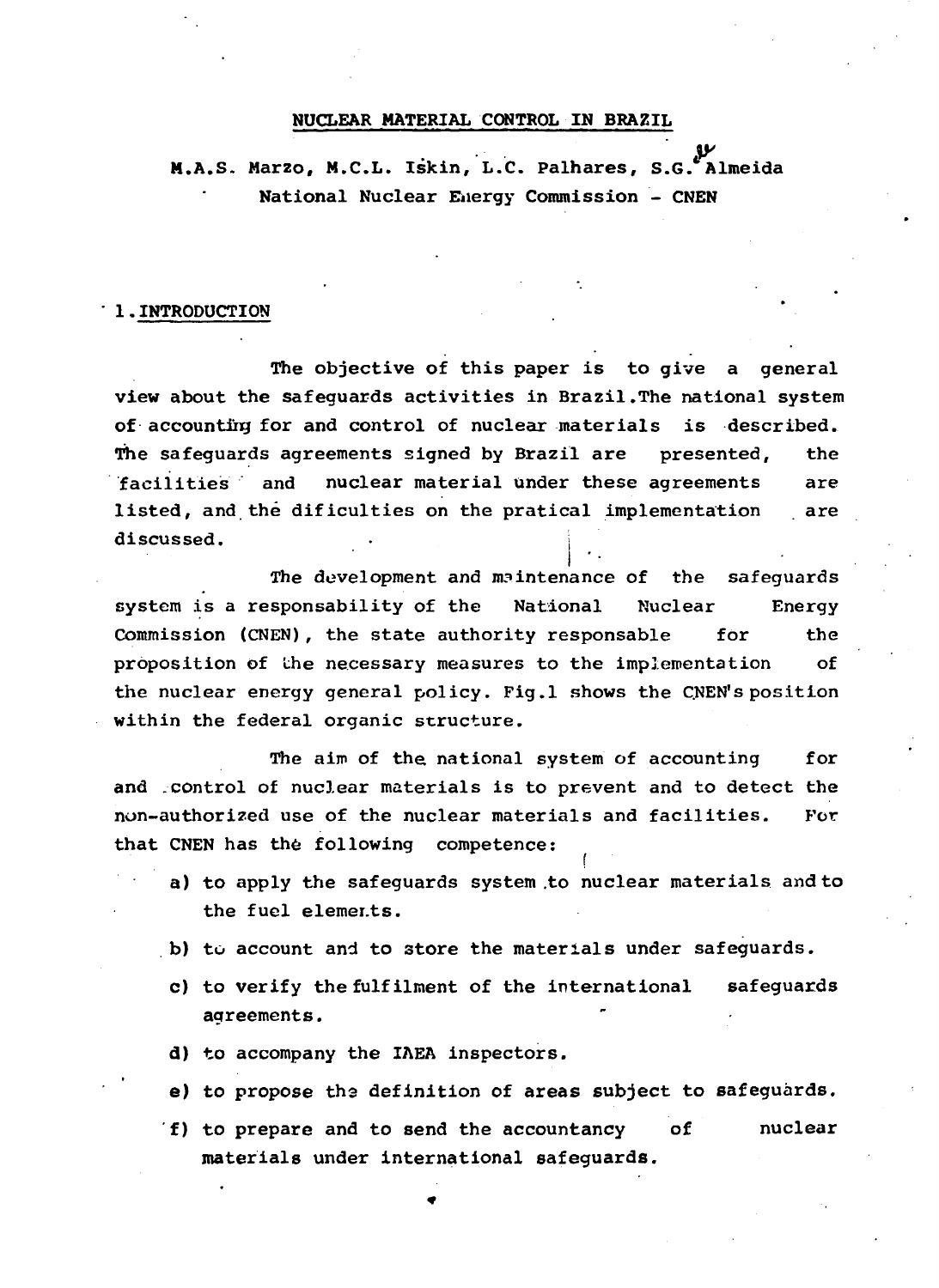

# **Fig . 1 : ORGANIC STRUCTURE**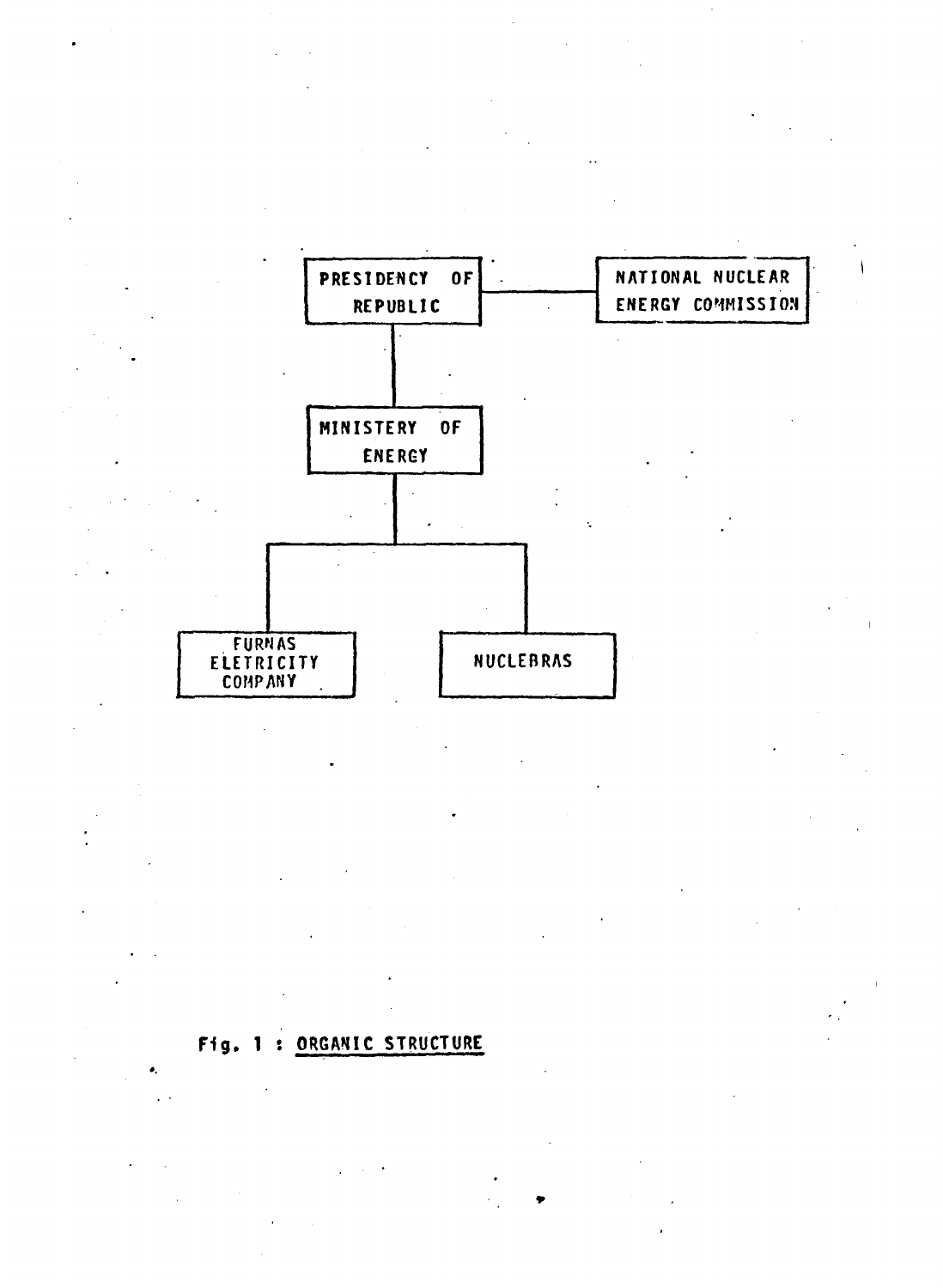Brazil is commited to the IAEA-Safeguards through trilaterals agreements, between the parts and the IAEA, based on the document INFCIRC/66-Rev.2.

The agreement Brazil-USA-IAEA for safeguards application (INFCIRC/110) was signed on 67/03/10, within the cooperation agreement between Brazil and USA signed on 65/07/08, which involves the following subjects:

- project, constrution and operation Of- research reactor.
- Radioisotopes applications to medicine, biology,agriculture and physics research. The INFCIRC/110 was applied until 1972, when it was amended by the INFCIRC/110/Mod.l, which includes further:
	- project, construction and operation of power reactors and
	- nuclear material utilization on industry, medicine, biology, agriculture and physics research.

This agreement has the sameduration of the cooperation accordance, i.e., thirty years.

The agreement Brazil-FRG-IABA for safeguards application (INFCIRC/237) was signed on 76/02/26 in the ambit of the cooperation agreement between Brazil and FRG signed on 75/07/27. This agreement is in force wl ile an item listed in its inventory will be existed. After its end, it must be restablished, if a nuclear facility or specified equipment will be projected,oonstructed or operated based on relevant technological information under this agreement.

Each one of these agreements has different characteristics, which reflect the existent safeguards concept in its conclusion time. This is a basic difference between the NTP signatory countries, which have a single agreement with the IAEA, and the NTP non signatory countries, which are linked to many agreements.

The table 1 presents a summary of the nuclear facilities and materials under safeguards agreements.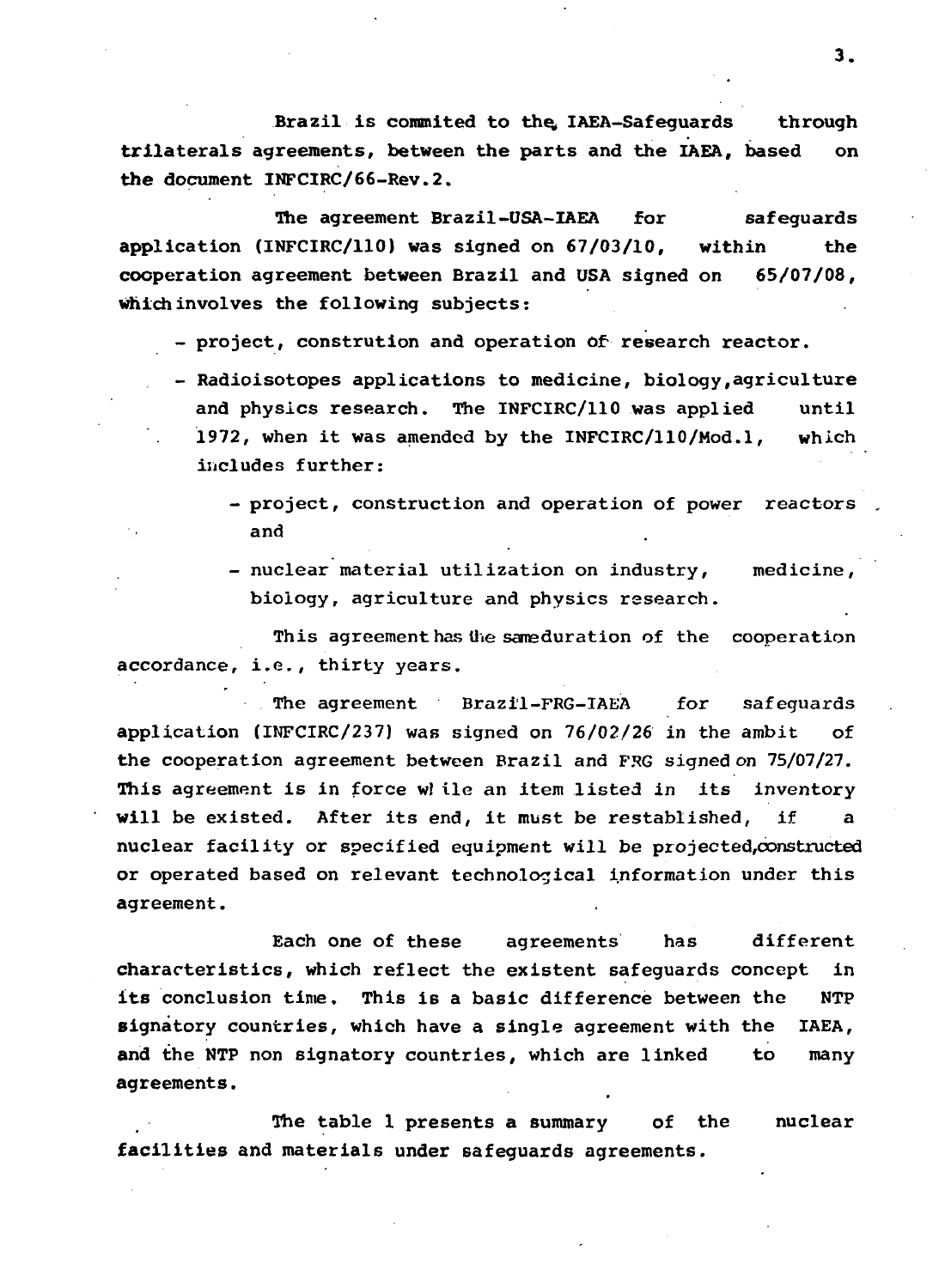#### 2. SAFEGUARDS AGREEMENTS

The agreement INFCIRC/110 (Brazil-USA-IAEA) characteristcs of the old agreements, which had been elaborating by the IAEA to apply safeguards to:

- transfered materials, equipments and facilities.
- produced fissile materials.
- nuclear material processed orused intransfered materials, equipments or facilities.
- equipments or facilities, while they contain transfered nuclear material.

The agreement describes also requirements referent to the notifications, dispositions related to IAEA-inspectors, applicable safeguards procedures, for instance the prevision of subsidiary arrangements, and a declaration of both parts, that they will not use the transfered materials, equipments and facilities for military purposes.

Each part can denounce the agreement with six months previ-jus communication.

**• •• f** The subsidiary arrangement of this adreement is composed of two parts: general part and the attachments. The general rart describes operator's obligations to notifications, records, part describes operator's obligations to notifications, reports and dispositions to termination and to exemption of nuclear material safeguards. .

The facility attachment for a "Principal Nuclear Facility"-pNF, (reactor,enrichment, conversion, fuel fabrication and reprocessing facilities) describes their record and reports systems, also the report frequence, and it contains maps and data of the facility project.

The facility attachment for a "Research **and** Development Facility" (RDF) or **for an** "Other Location" (OL) describes **only their** record and **report** system, as well as the frequence of **these. •••'• '**

**Upon transfer of the Pressurized Water Reactor Angra-I (627 MWe) an addendum letter has been included, after IAEA solicitation, containing dispositions referent to the application**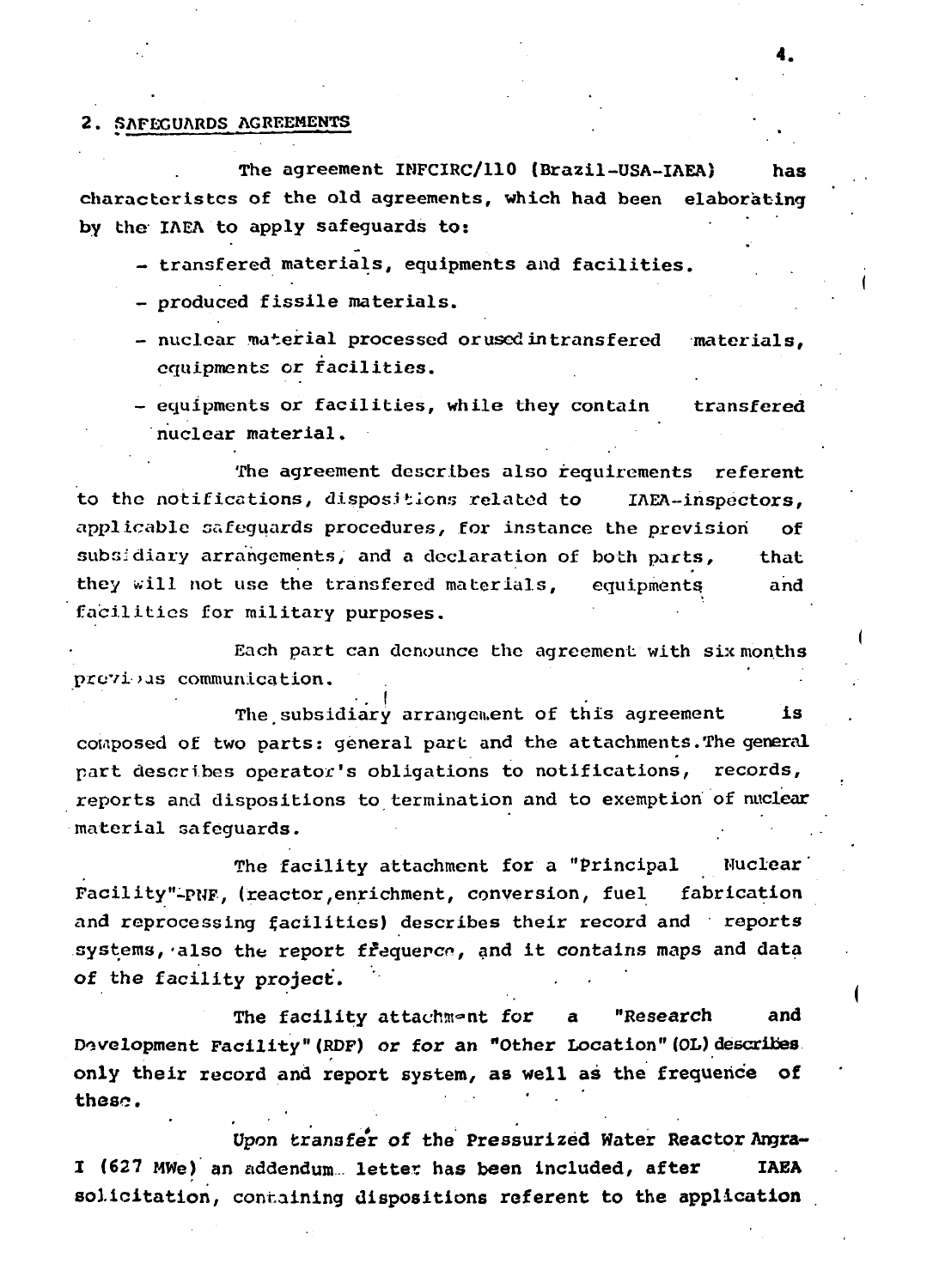## **Tab.** 1 - Nuclear facilities and material under Safeguards Agreements '

| Safeguards                                  | Facility       | <b>AREA</b>                           | <b>MATERIAL</b>                                                                       |
|---------------------------------------------|----------------|---------------------------------------|---------------------------------------------------------------------------------------|
| Agreement<br>Brazil-USA Al<br>(INFCIRC/110) | ITA-SP         | ITA Sub-critical                      | Natural-uranium<br>Plutonium                                                          |
| 10,03,67                                    | IEN-RJ         | Argonauta Research<br>Reactor         | Uranium 20%                                                                           |
|                                             | COTN-MG        | Research Reactor<br>Sub-critical      | Uranium - $93\%$<br>Uranium - $20\%$<br>Natural - uranium<br>Heavy water              |
|                                             | <b>IPEN-SP</b> | Research reactor<br>Nuclear Metalurgy | Uranium - $93\%$<br>'Uran1um - 20%<br>Plutonium<br>Uranium - $3\%$<br>Natural Uranium |
|                                             | Angra l        | All facility                          | Uranium $2, 13 - 3, 33$                                                               |

| Safeguards                 | Facility                     | <b>AREA</b>                              | MATERIAL                                                |
|----------------------------|------------------------------|------------------------------------------|---------------------------------------------------------|
| Agreement                  | Fuel<br>Fabrication<br>Plant | All facility                             | Uranium 3.3%<br>Uranium 0,2% and<br>specified equipment |
| BRAZIL-RFA-<br><b>AIEA</b> |                              |                                          |                                                         |
| (INFCIRC/237)              |                              |                                          |                                                         |
| 26,02,75                   | *<br>Angra 1                 |                                          | Uranium 3.3%                                            |
|                            | IPEN - SP $*$                | Research reactor Uranium 20%             |                                                         |
|                            | CDTN - MG                    | Department of<br>Materials<br>Technology | Specified Equipment                                     |
|                            | <b>NUCLEI</b>                | under construction                       |                                                         |
|                            | Angra II                     | under construction                       |                                                         |

facility listed In **the** Subsidiary Part of Inventory because the material is under 237.

 $5 -$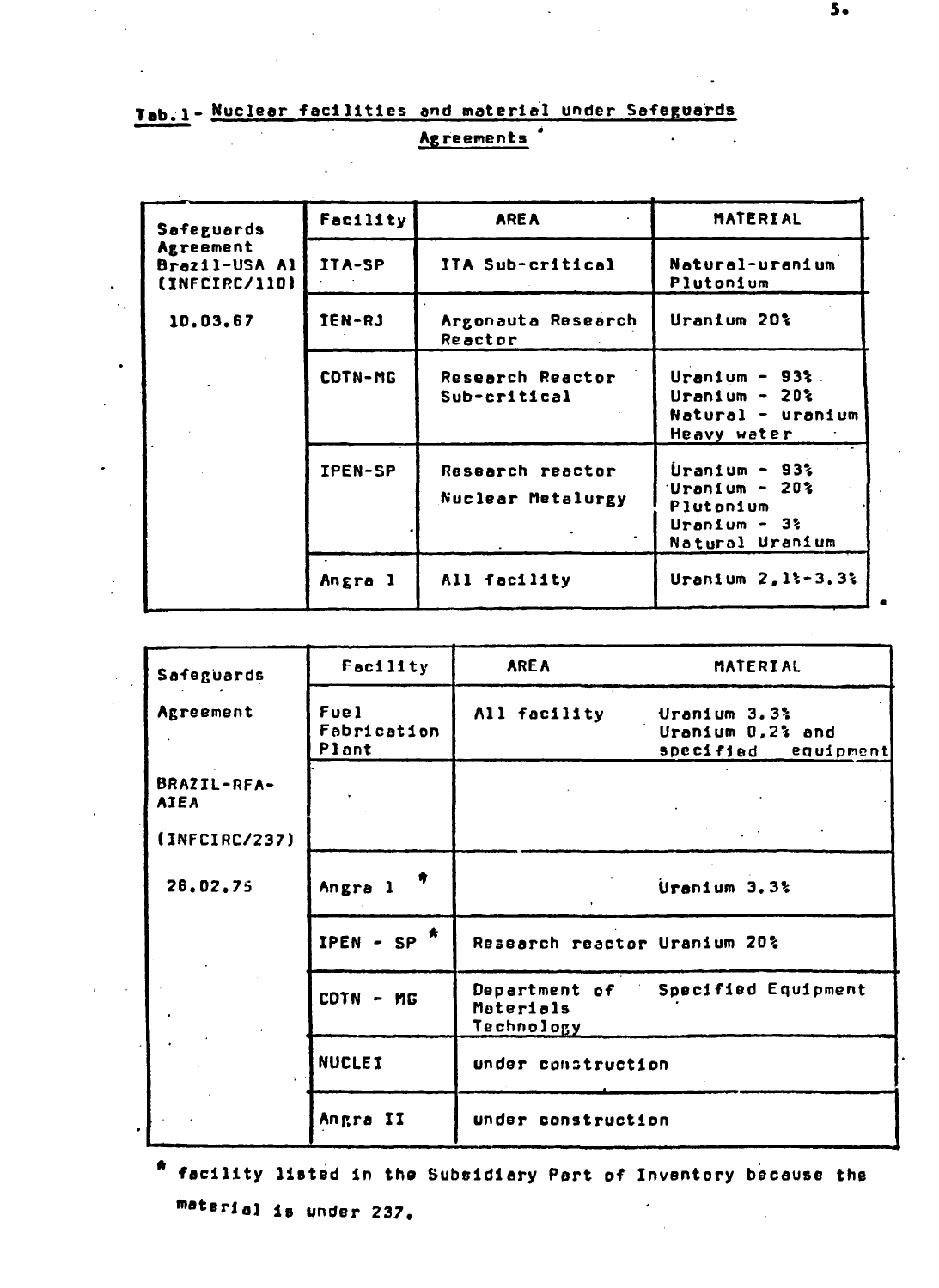of containment and surveillance, which .are not foreseen neither on the INFCIRC/110 nor on the INFCIRC/66 Rev. 2.

The safeguards agreement INFCIRC/237 (Brazil, FRG-, IAEA) means a new kind of agreement applied to countries nonsignatories of the NPT. Besides the safequards application according to the INFCIRC/110, this agreement introduces other points, like the concept of safeguards application to specified material, to specified equipment and to relevant technological information.

Specified material means any material which is specially prepared for the processing, use or production of nuclear material.

Specified equipment means any equipment which is specially designed or prepared for the processing, use or production of nuclear material or specified material.

Relevant technological information means information designated as such by either contracting government transfering such infomration on the design, construction or operation of á nuclear facility or specified equipment or on the preparation, use of processing of nuclear material or specified material in all forms • in which such information can be transfered, but excepting technological information available to the public. By this concept, the Agreement extend the safeguards application to materials , equipments and facilities, which are constructed or operated on the basis of transfered relevant technological information. The time expiration of this agreement is not defined and there is neither any prevision for an interruption, since that the agreement is in force while any item, under safeguards, exists. If, after the end of the agreement, any equipment or facility would be projected, constructed or operated based on relevant technological information the agreement must be re-established. In addition to these points, the agreement determines that the IAEA should be informed about the physical protection measures and it foresees the application of containment and surveillance by the IAEA.

The subsidiary arrangements implement the procedures to'.the safeguards application. This document details the requirements and the rights of the operator as: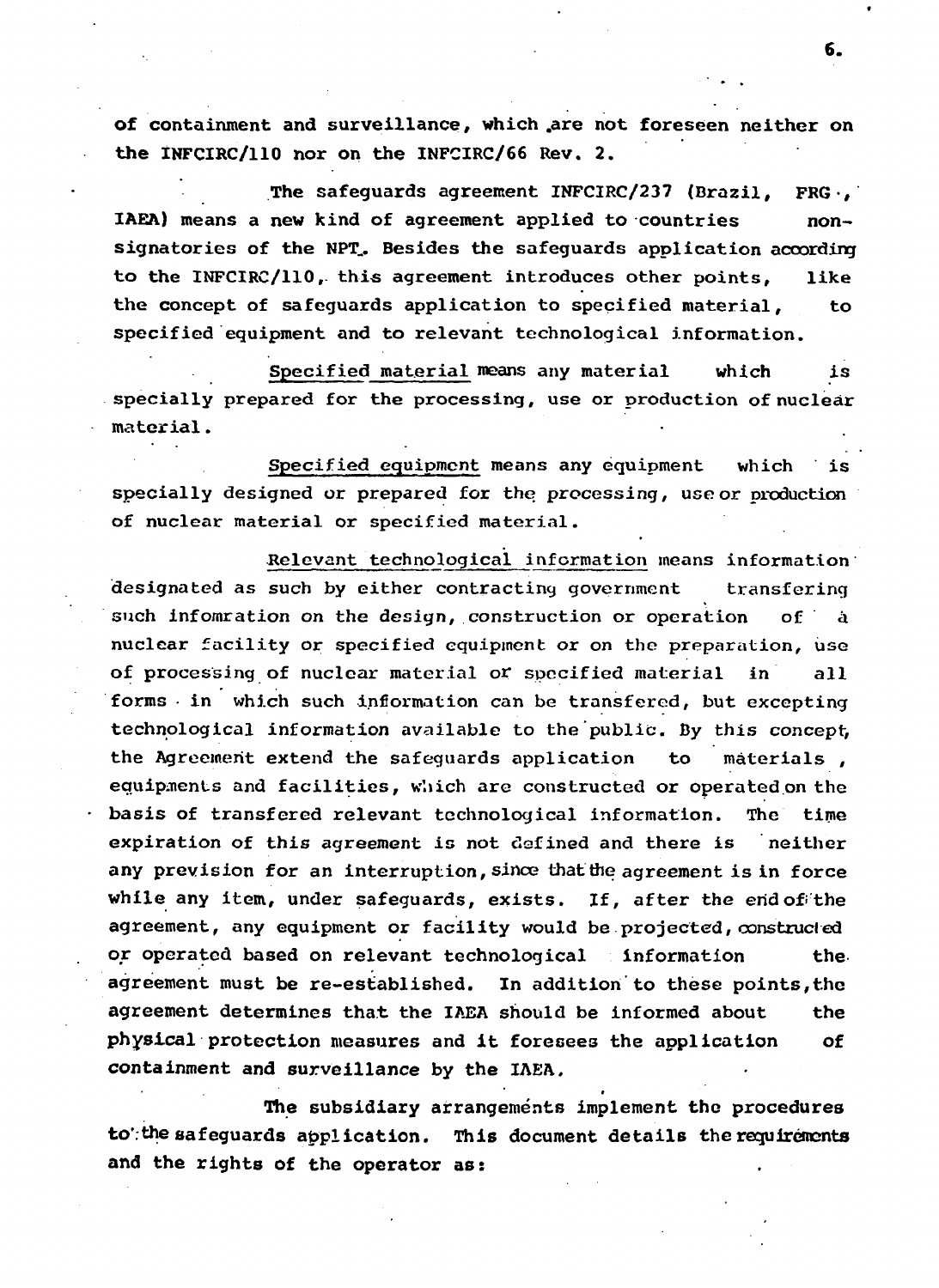- notification to the IAEA: a) before, the import of nuclear material, or facility, or specified equipment: b) before the first receipt of nuclear material or specified materials or specified equipments in a facility constructed on the basis of relevant technological information, or in a facility not listed in the inventory of the agreement. These notifications should accompany the design information. •

- Advanced information in the case of failure of containment and surveillance, and urgent information in case of an emergency.
- Inventory Change Report, Coeration Report, special report in case of not foreseen incidents, and Construction Report.
- Procedures for safeguards exemption and supessionfór nuclear material and safeguards termination for nuclear material, specified material and specified equipment.
- Inspections to nuclear material, to specified material, and to specified equipments.

The attachment for the Fuel Fabrication Plant presents as principal characteristic the classification of the facility as constructed with base on relevant technological information. The document defines the Zircaloy as specified material. Therefore it details the requirements for records and reports for the nuclear material control, and for the control of the tubes of zircaloy.

The zircaloy inventory is grouped in the following strata: - tubes inthe storage - tubes in the processing area -scraps

#### The accounting records consist of:

- (i) The book inventory for all specified material at the facility, per strata of specified material, but independent of the aplicable safeguards agreements; these number shall reflect the total quantities of zircaloy present at the facility.
- (ii) The book inventory for all specified material subject to each particular safeguards agreements.

7.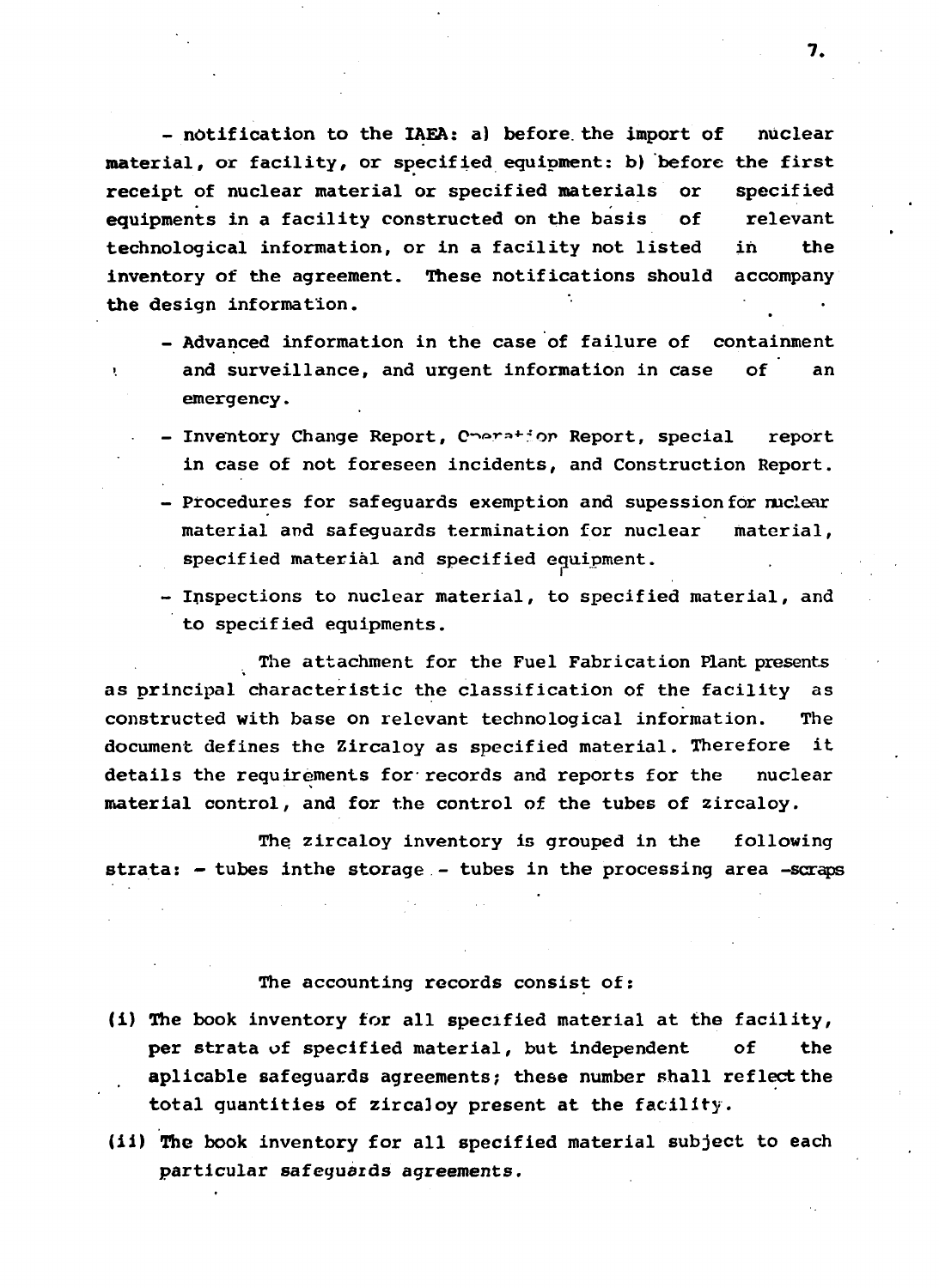#### The summary records consist of:

- records in the form journal, which the inventory changes.
- $-$  The list of inventory items at the facility, which reflects the situation as of the date of physical inventory taking.

The entries in the journals for specified material are similar as for nuclear material. The principal difference are:

- the designation "MUF" is not used;
- the termination of safequards on tubes upon acceptance of fuel rods; when the tube of zircaloy becomes a fuel rod, it is not more safeguardedas specified material, but it is" safequarded as contained nuclear material.

Accounting reports for specified material shall be submitted semi-annually as of 30 of June and 31 of December each year, in the form of Material Balance Report. Each accounting report refers to the applicable safeguards agreement or agreements.

For specified equipment the records may be kept at the facility or at CNEN and consist of a list updated all notifications sent by Brazil to the IAEA, name manufactures, serial number and other indentifiers. No routine reports of specified equipments red be sent by Brazil.

The second facility attachment is for "Locations Outside Nuclear Facilities". There is no provisions for specified material. For specified equipment, the record system shall be compound by an inventory list, notifications sent by Brazil to the IAEA as well the confirmations from Brazil of notifications of FRG related to specified equipment. The inventory list includes the name and location for each item specified equipment.

Nuclear material subject to a safeguards agreement f would be "contaminated" when it is used at a facility subject to an other safeguards agreement. For instance, we describe how a nuclear power station performs the accouting,of nuclear materials subject to different safeguards agreement.

The Angra-1 Nuclear Power Plant is a facility listed in the principal part of the agreement lNFCIRC/110. The first fuel load is also subject to this agreement. (125 fuel elements). For

8.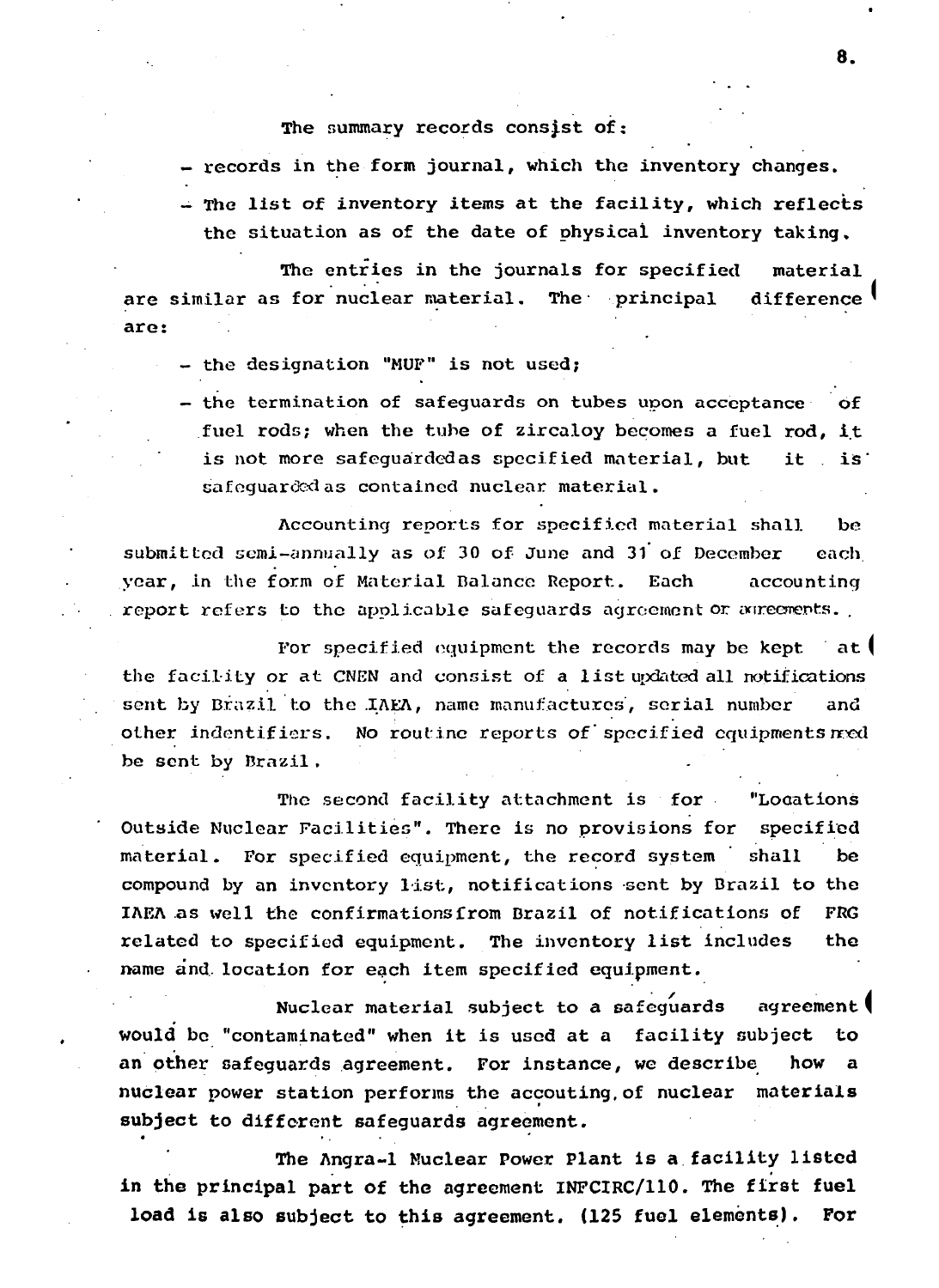**the first reload, 40 fuel element have been fabricated in Brazil** with nuclear material subject to the agreement INFCIRC/237. This **means that when these 40 elements went to the plant, the nuclear material contained in the 40 fuel elements has been recorded in the principal part of the inventory under both agreements(U110/237).**

**When these 40 element have been loaded, the 81 fuel elements, which remain in the core began to be recorded under both agreements 110 and 237. .**

**The 40 unloaded fuel elements remain under ' the safeguards agreement INFCIRC/110 and consequently the contained plutonium remains also also under INFCIRC/110(PullO).(The plutonium is recorded only when the fuel element is unloaded from the core.) In the next reload, the plutonium contained in the unloaded fuel elements will be subject to both agreements (PullO/237).**

#### **3. THE NATIONAL SAFEGUARDS SYSTEM OF ACCOUNTABILITY AND CONTROL**

**The SSAC in Brazil is based on the Regulation CNEN-NE-2.02 issued in april 1982. It consists of requeriments refering to measurement system, physical inventory taking, records,reports and transfers of nuclear material, specified material and specified equipment, containment and surveillance and CNEN inspections.**

**According to that regulation,CNEN issues an Authorisation to use nuclear material after the approval of a Control Plan submitted by the operator describing the characteristics of the facility,its organization structure, definition of responsabilitiesby the nuclear material, information about the process,description of the facility showing accounting areas, flow and storage areas,procedures of accountability and for physical inventory taking, the records and the measurement system.**

**For specified material and equipment, if their use is related to the fabrication of such items,the-operator must be registered as such by CNEN. In the case they are used to produce or process nuclear material, the operator must have an Authorisation to use nuclear material issued by CNEN. in both cases the operator must perform the procedures to account and control the specified material or equipment.**

**Any transfer of nuclear material, specified material**

9.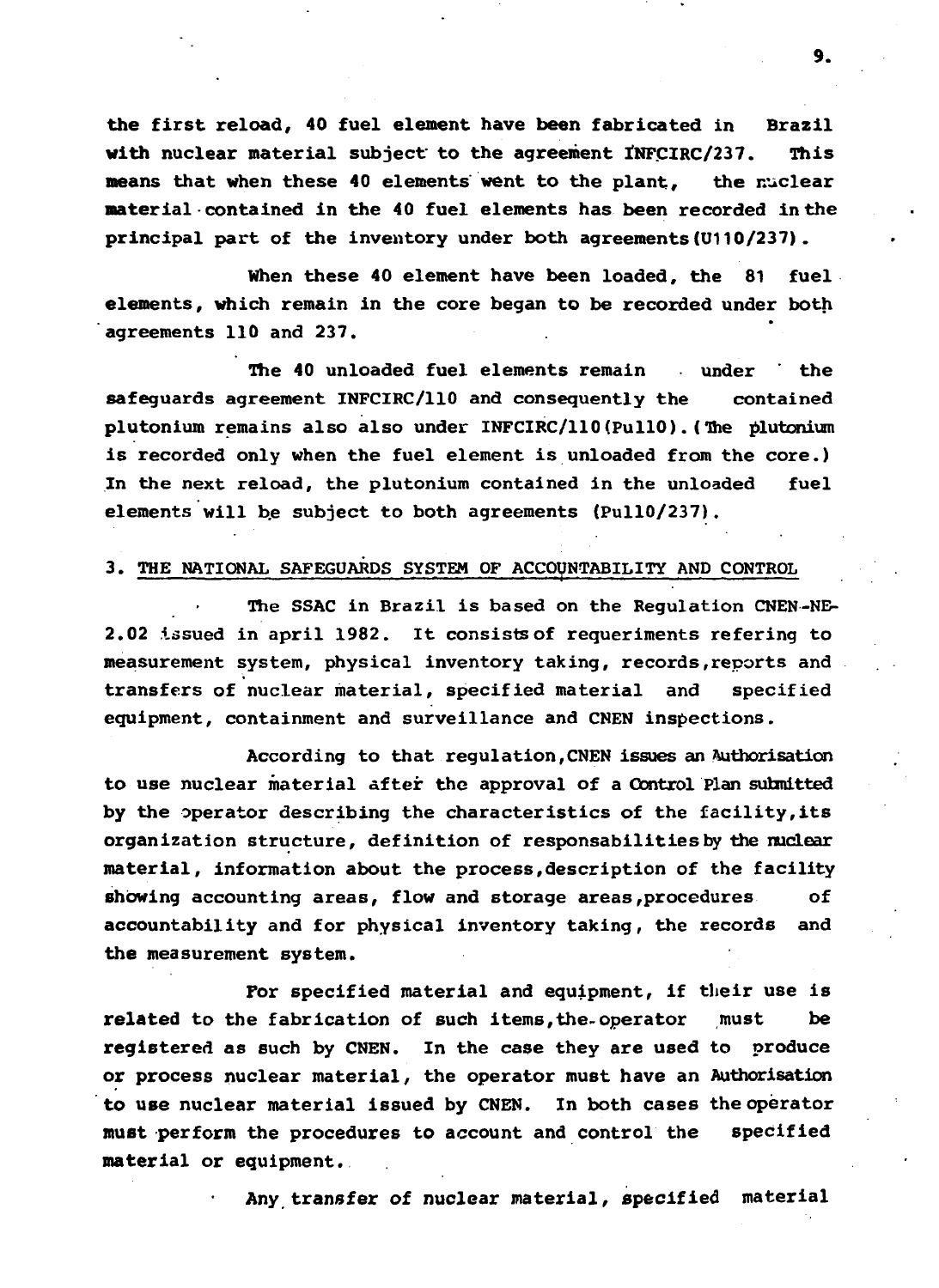and equipment must be authorised by CNEN. The documents, namely ATM for nuclear material and ATEM for specified material and equipment, describes the type and function of the equipment, the type and  $\alpha$  quantity of material, the safeguards agreement, the origin and destination of the transfer in terms of country, facility and accounting area and expected date of transfer.

Upon each shipment the operator must complete the forif NTM for nuclear material or NTEM for specified material or equipment describing shipper and receivers data for the material orthe equipment. the date, the origin and the destination of the transfer.

Facilities under construction must send to CNEN annual reports describing the present status of the construction and a forecast for the next year.

Special reports are foreseen, to inform CNEN about any special event involving nuclear material or containment and surveillance .devices. . . .

Nuclear Material Balance Repoit (RBM) and Operating Report are submitted to CNEN, sermi-annuolly by the reseach reactors, and monthly by the power reactors. For research reactors the Coorating -Report describes the nuclear loss in terms of total uranium and U-235, :the nuclear production, the time in operation and the energy released. For power reactors, the gross thermal and eletrical production, the gross and the average eletric power, the number of hours criticalthe number and duration of shut-downs and the average burn-up are described.

For research reactors the nuclear loss and burn-up are recorded as calculated for each individual fuel element and the up-, dated masses are reported in a computer print-out awand • submitted together with the RBM. For power reactors, print-out are also submitted together with the RBM but nuclear loss and burn-up . are reported upon final discharge of the fuel elements from the core.

The RBM describes imports, domestic receipt, nuclea. production, exports, domestic shipments, nuclear loss, other increases and descreases and the distribution of the material in the facility. The report form is the same for power and research reactors.

Research facilities submit RBM for bulk facilities semiannually and large bulk facilities do it monthly. For each physical and chemical 'form-and enrichment a , separate 'RBM 'form 'is filled,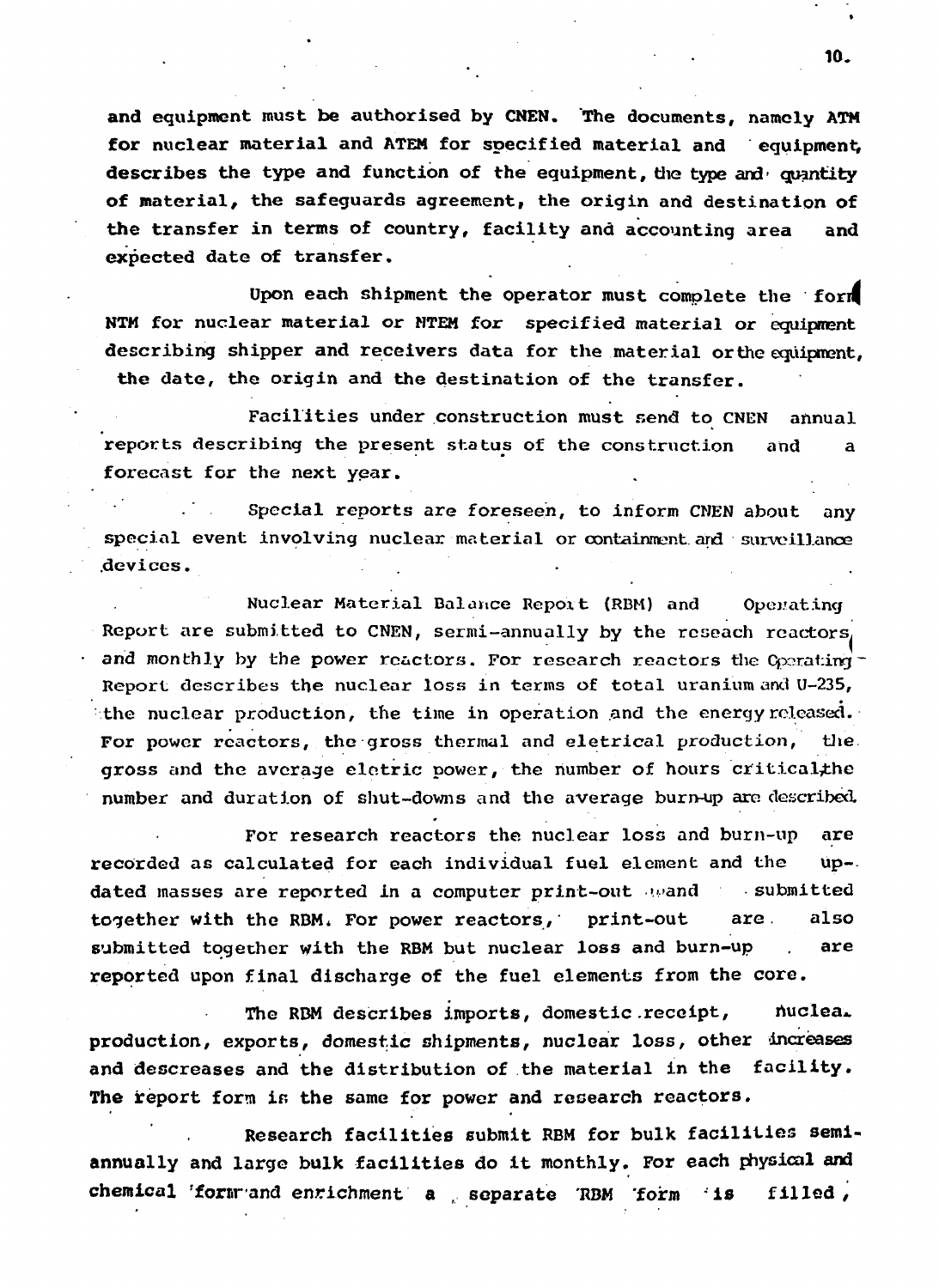discribing, importes, domestic receipts, exports, domestic shipments. processing losses, other increases and decreases material unaccounted for and the distribution of the nuclear material in the facility.

There is no report concerning the physical inventory although it is foreseen in the regulation: Since we have few and small" bulk facilities and reactors, the CNEN inpectors are always present during the physical inventory taking and a copy of the list of items for the PIT used by the operator on the facility is provided to the inspector.

Specified Material Balance Report (RBME) are submitted semi-annually and for specified equipment no report is required.

Since there is no experience the accounting and control of specified material, it is our feeling that new report forms will be developed in proportion to classification of other materials as specified.. Up to now we just have zircaloy classified as such.

They are stratified as tubes in feed store, tubes in process and scrap. The accounting principles are almost the same as for nuclear material. The zircaloy is recorded in terms of number of tubes and in terms of mass when the tube is not entire any more, not withstanding its dimension. Using the linear density it is possible to make the final balance in terms of mass.Termination of safeguards on tubes is automatically achieved upon commpletionof fuel rods acceptance test. The physical inventory is taken once a year by counting the number of entire tubes, weighing cutted tubes and scrap.

The RBME describes imports, domestic receipts exports, domestic shipments, automatic termination, other increases and descreases and book inventory minus physical inventory as well as the distribution of material in the facility in terms of rods, tubes and scrap.

The word MUF is not used here, since this is a well defined concept having sound principles not applicable to . this **rough and new accountability. In this case we use simply the wording book inventory minus physical inventory.**

**The only records to be maintained for specified**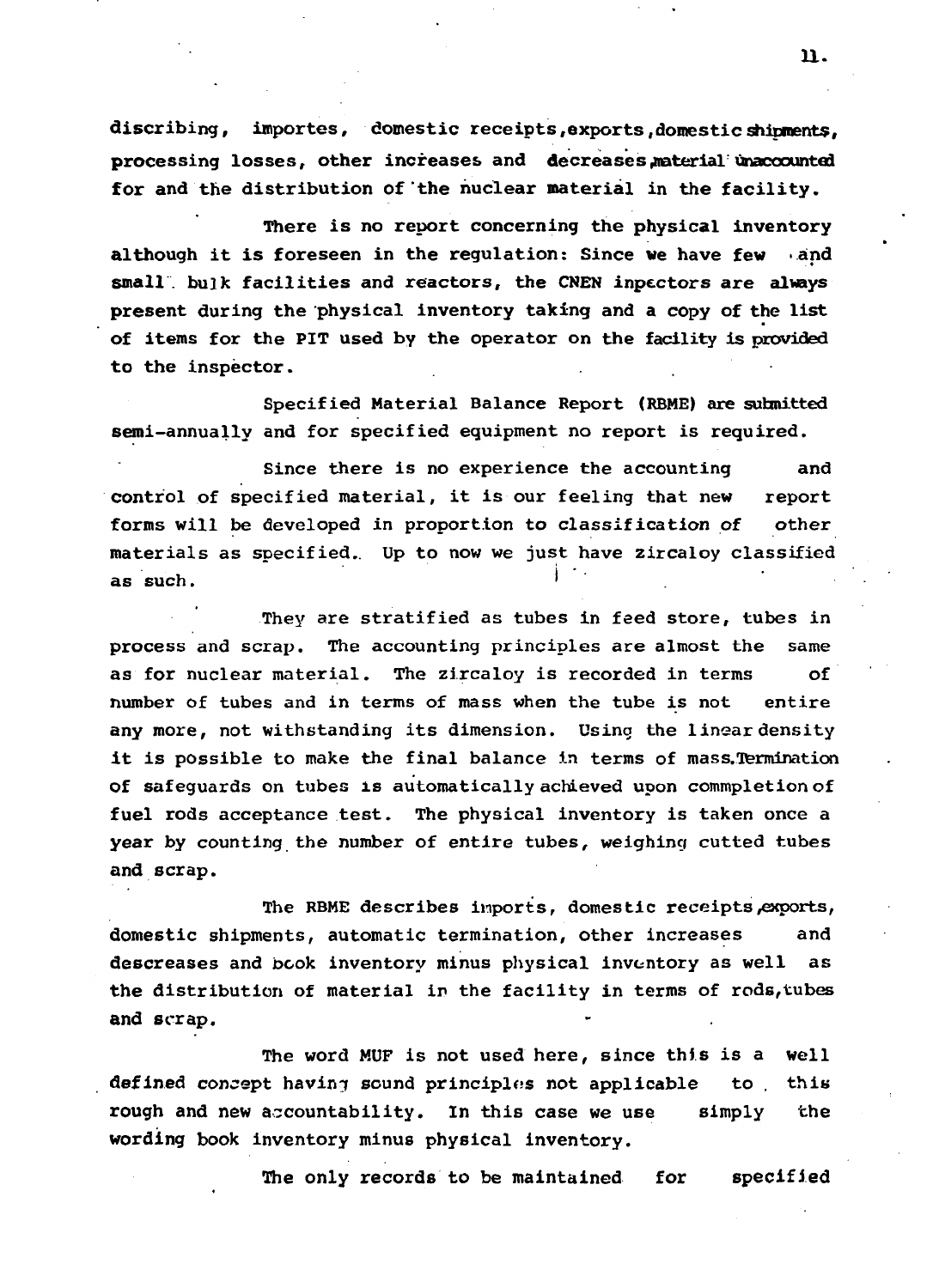equipment are the name, manufacturer, serial number and location of the equipment in the facility and the operating data relevant to time of operation and integral throughput.

According to regulation CNEN-NE-2.02 four kinds of inspections are foreseen: routine, pre-operational, unanouced and special inspections. CNEN inspectors have the right to examine records, verify the quantity of material by means of measurements and sampling, verify the functioning and calibration of instruments and equipment for nuclear material measurement and apply and verify containment and surveillance: devices.

Sample taking is documented in the Nuclear Material Transfer Form (TAM) which is signed by the inspector and by the operator and describes the sample bottle and the . Sample item identification number, material description and batch identification, gross weight, net weight, element and isotope factors, weight of •element: and isotope, measurement analysis'to be performed and the date of sampling.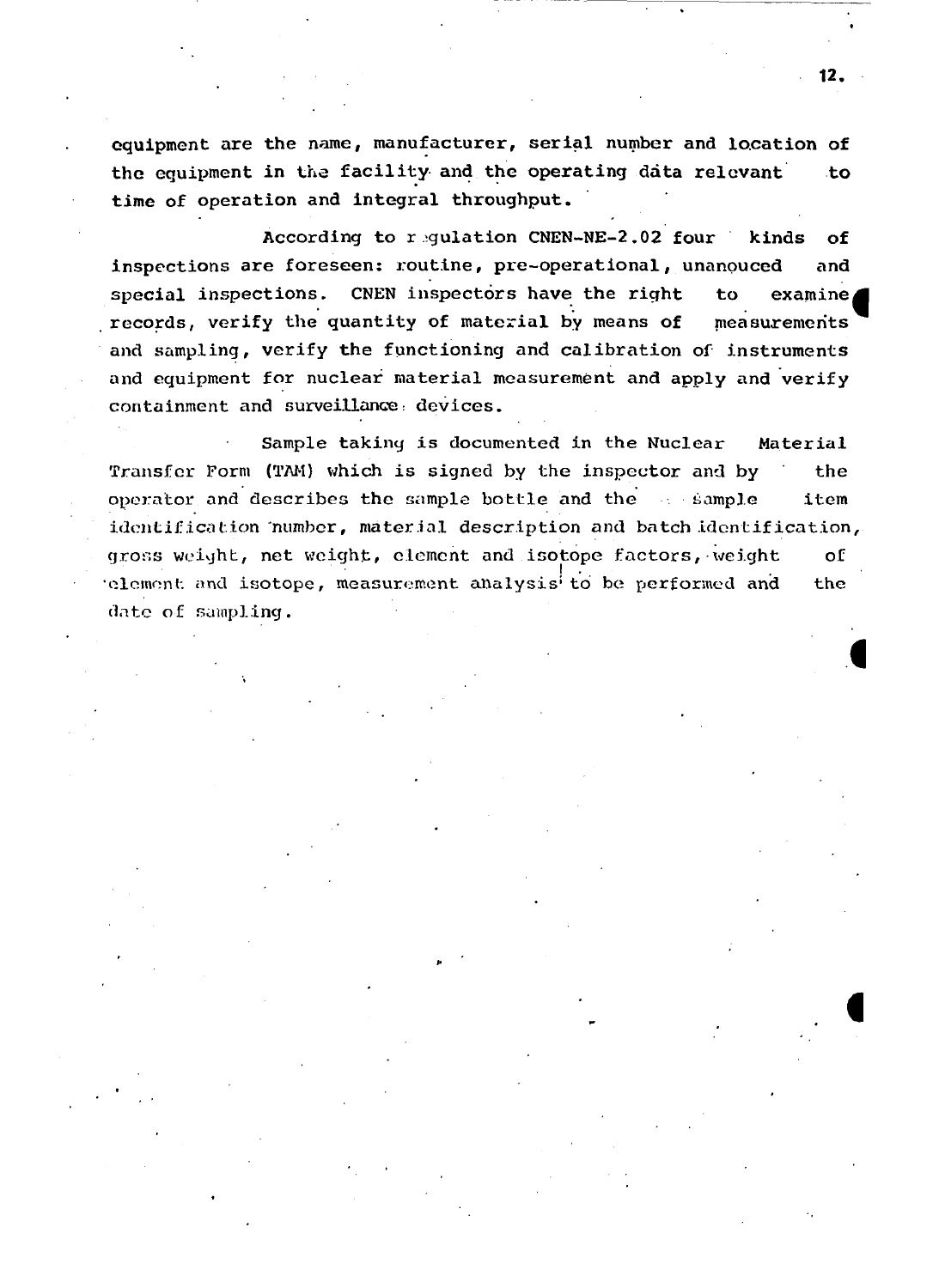| ervico publico federal | COMISSÃO NACIONAL DE ENERGIA NUCLEAR<br><b>DEPARTAMENTO DE INSTALAÇÕES E MATERIAIS NUCLEARES</b><br>RUA GENERAL SEVERIANO, 90 BOTAFOGO - RJ - TEL. 295-1745<br>CEP. 22294 - TELEX (021) 2180 CNEM - BR | AUTORIZAÇÃO DE TRANSFERÊNCIA DE MATERIAL NUCLEAR (ATM) |      | <b>ATMN.</b> | USO DA CHEN - DIN    |
|------------------------|--------------------------------------------------------------------------------------------------------------------------------------------------------------------------------------------------------|--------------------------------------------------------|------|--------------|----------------------|
|                        |                                                                                                                                                                                                        |                                                        | ,,,, |              | <b>DATA PREVISTA</b> |
| ١Š.                    |                                                                                                                                                                                                        | <b>PAIS</b>                                            |      |              |                      |

| <b>7733</b>                  | I FAIJ<br>. .         |
|------------------------------|-----------------------|
| <b>INSTALAÇÃO</b>            | <b>INSTALAÇÃO</b>     |
| <b>AREA DE CONTABILIDADE</b> | AREA DE CONTABILIDADE |
|                              |                       |

| NM        | <b>IICÃO DO MATERIAL</b><br>۰.<br>65 C I | <b>QUANT.</b> UNID. | <b>PESO LÍQUIDO</b> | EMPOUR- | <b>U TOTAL</b> | PU. | $u$ 135   | <br>ACOISO |
|-----------|------------------------------------------|---------------------|---------------------|---------|----------------|-----|-----------|------------|
|           |                                          |                     |                     |         |                |     | $\bullet$ |            |
| $\bullet$ |                                          |                     |                     |         |                |     |           |            |
|           |                                          |                     |                     |         |                |     |           |            |
|           |                                          |                     |                     |         |                |     |           |            |
|           |                                          |                     |                     |         |                |     |           |            |
|           |                                          |                     |                     |         |                |     |           |            |
| $\bullet$ |                                          |                     |                     |         |                |     |           |            |
|           |                                          |                     |                     |         |                |     |           |            |
|           |                                          |                     |                     |         |                |     |           |            |

## FINALIDADE

| ESTE DOCUMENTO, QUE AUTORIZA APENAS A TRANFERÊNCIA ACIMA DESCRITA, É VÁLIDO ATÉ: //<br>APÓS ESTA DATA DEVE SER SOLICITADA NOVA AUTORIZAÇÃO |                                  |
|--------------------------------------------------------------------------------------------------------------------------------------------|----------------------------------|
|                                                                                                                                            |                                  |
| <b>SOLICITANTE</b>                                                                                                                         | CNEM                             |
|                                                                                                                                            |                                  |
|                                                                                                                                            |                                  |
| NOME DO DIRETOR DA INSTALAÇÃO                                                                                                              | NOME DO DIRETOR DO DIN           |
|                                                                                                                                            |                                  |
|                                                                                                                                            |                                  |
|                                                                                                                                            |                                  |
| <b>ASSINATURA</b><br>DATA                                                                                                                  | <b>DATA</b><br><b>ASSINATURA</b> |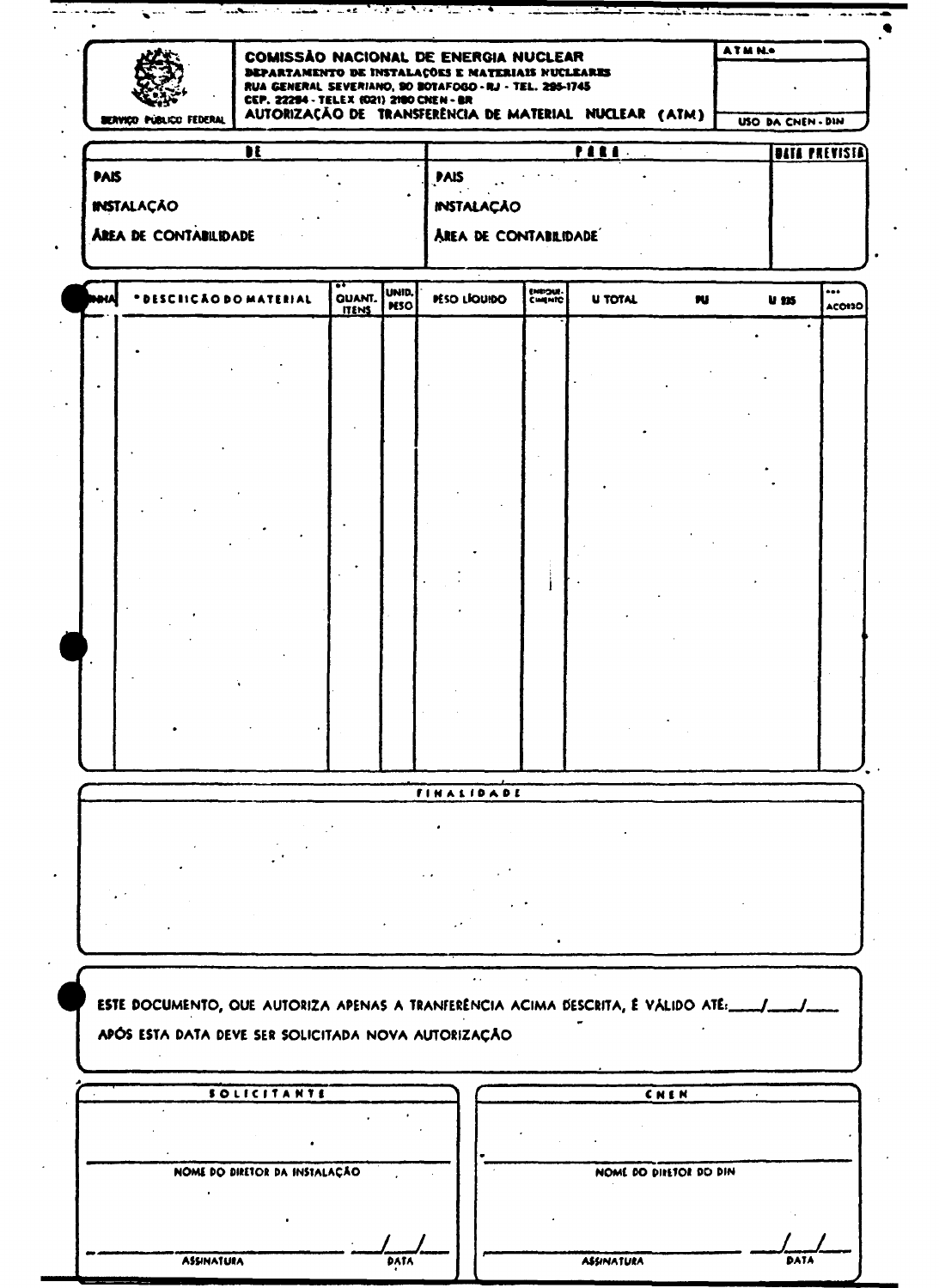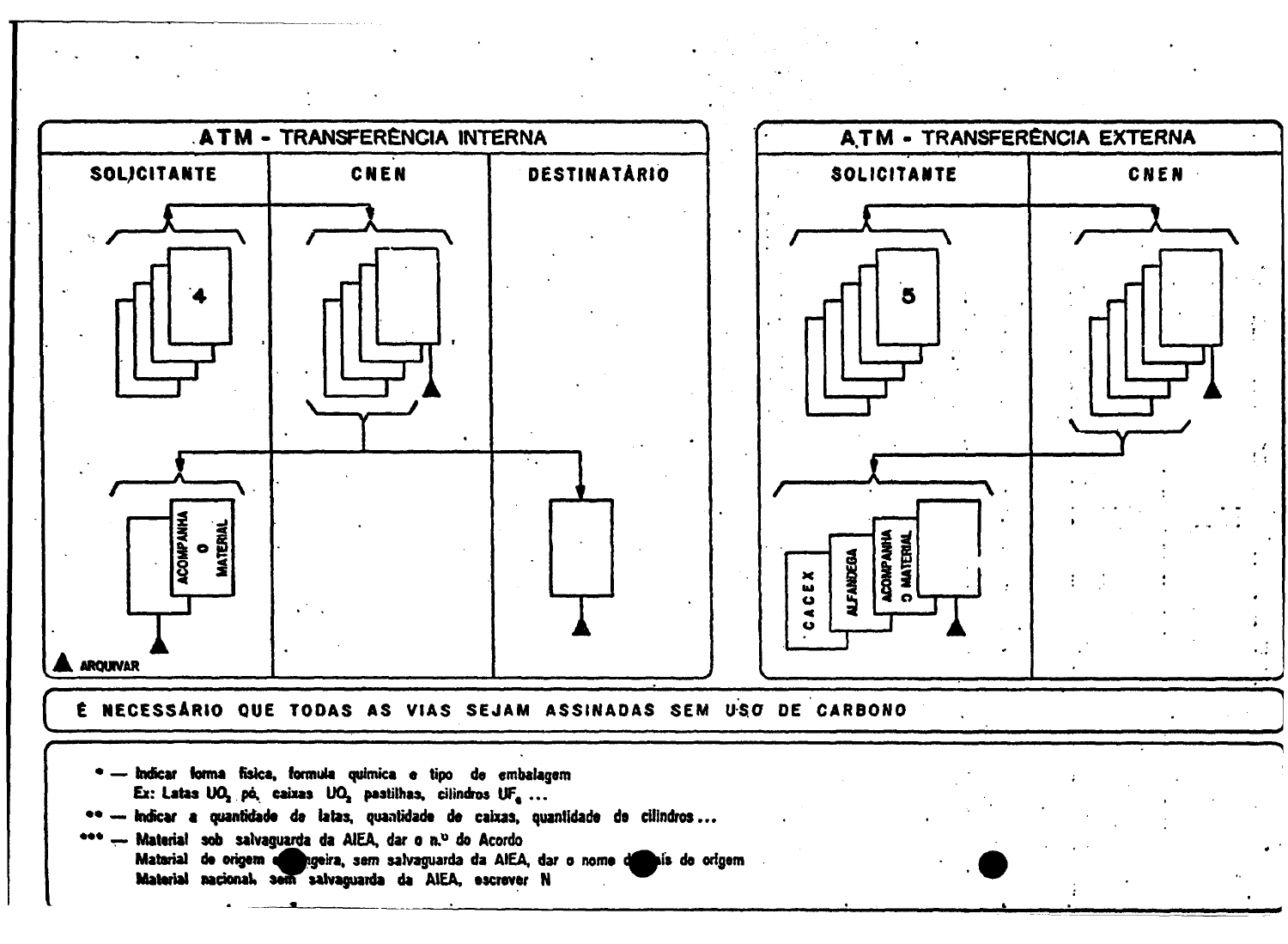| <b>COMISSÃO NACIONAL DE ENERGIA NUCLEAR.</b><br>DEPARTAMENTO DE INSTALAÇÕES E MATERIAIS NUCLEARES<br>RUA GENERAL SEVERIANO, 90 80TAFOGO - RJ - TEL. 295-1745<br>CEP. 22294 - TELEX (021) 2180 CNEN - SR<br>NOTIFICAÇÃO DE TRANSFERÊNCIA DE MATERIAL NUCLEAR (NTM)<br>SERVICO PÚBLICO VEDENAL |                                                                   |                                      |                     |                    |                   |                                          |                         |                   |                                          |                            |                              |  |                                                  |                |
|----------------------------------------------------------------------------------------------------------------------------------------------------------------------------------------------------------------------------------------------------------------------------------------------|-------------------------------------------------------------------|--------------------------------------|---------------------|--------------------|-------------------|------------------------------------------|-------------------------|-------------------|------------------------------------------|----------------------------|------------------------------|--|--------------------------------------------------|----------------|
| <b>PAIS</b>                                                                                                                                                                                                                                                                                  | $\mathbf{H}$<br><b>INSTALAÇÃO</b><br><b>AREA DE CONTABILIDADE</b> |                                      |                     | PAIS               | <b>INSTALAÇÃO</b> | AREA DE CONTABILIDADE                    | TIRI                    |                   |                                          |                            | <b>BAIA DA IRANSFERÊNCIA</b> |  | <b>AUTORIZAÇÃO I.º</b>                           |                |
|                                                                                                                                                                                                                                                                                              | * DESCRIÇÃO DO MATEBIAL                                           | <b>BENIMICAÇÃO</b><br><b>DO JTEM</b> | UNIO.<br><b>MSO</b> | <b>MSO LIQUIDO</b> |                   | *** DADOS DO REMETENTE<br>THRUCT U TOTAL | $\overline{\mathbf{M}}$ | $\overline{u}$ ms | $\bullet\bullet\bullet\bullet$<br>ACOIDO | PESO LIQUIDO CHANG U TOTAL |                              |  | DADOS DO DESTINATÁRIO<br>$\overline{\mathbf{M}}$ | $\overline{u}$ |
|                                                                                                                                                                                                                                                                                              |                                                                   |                                      |                     |                    |                   |                                          |                         |                   |                                          |                            |                              |  |                                                  |                |

| ESTE DOCUMENTO DESTINA-SE A CALCULOS DE BALANÇO DE MATERIAL. É IMPORTANTE A DESCRIÇÃO DA QUANTIDADE PRECISA, ASSIM COMO A RATIFICAÇÃO DA DATA DA TRAMFERÊNCIA. |                            |  |
|----------------------------------------------------------------------------------------------------------------------------------------------------------------|----------------------------|--|
| CONFIRMACÃO DO EMBARQUE                                                                                                                                        | CONFIRMAÇÃO DO RECEBIMENTO |  |
|                                                                                                                                                                |                            |  |
|                                                                                                                                                                |                            |  |

**ASSINATURA** 

NOME DO RESPONSAVEL PELO MATERIAL

DATA

**MATERIA** 

**BPC-3** 

DATA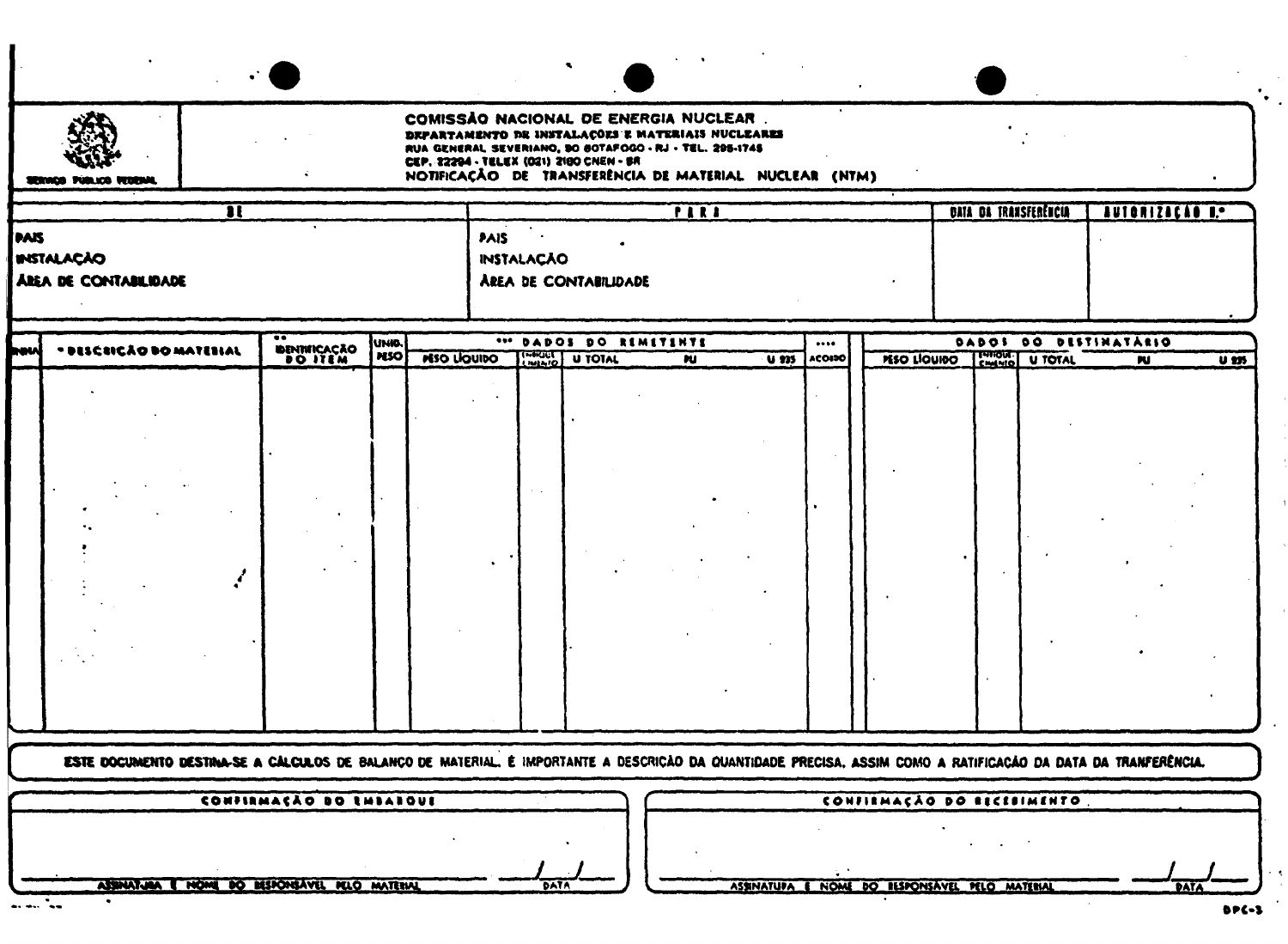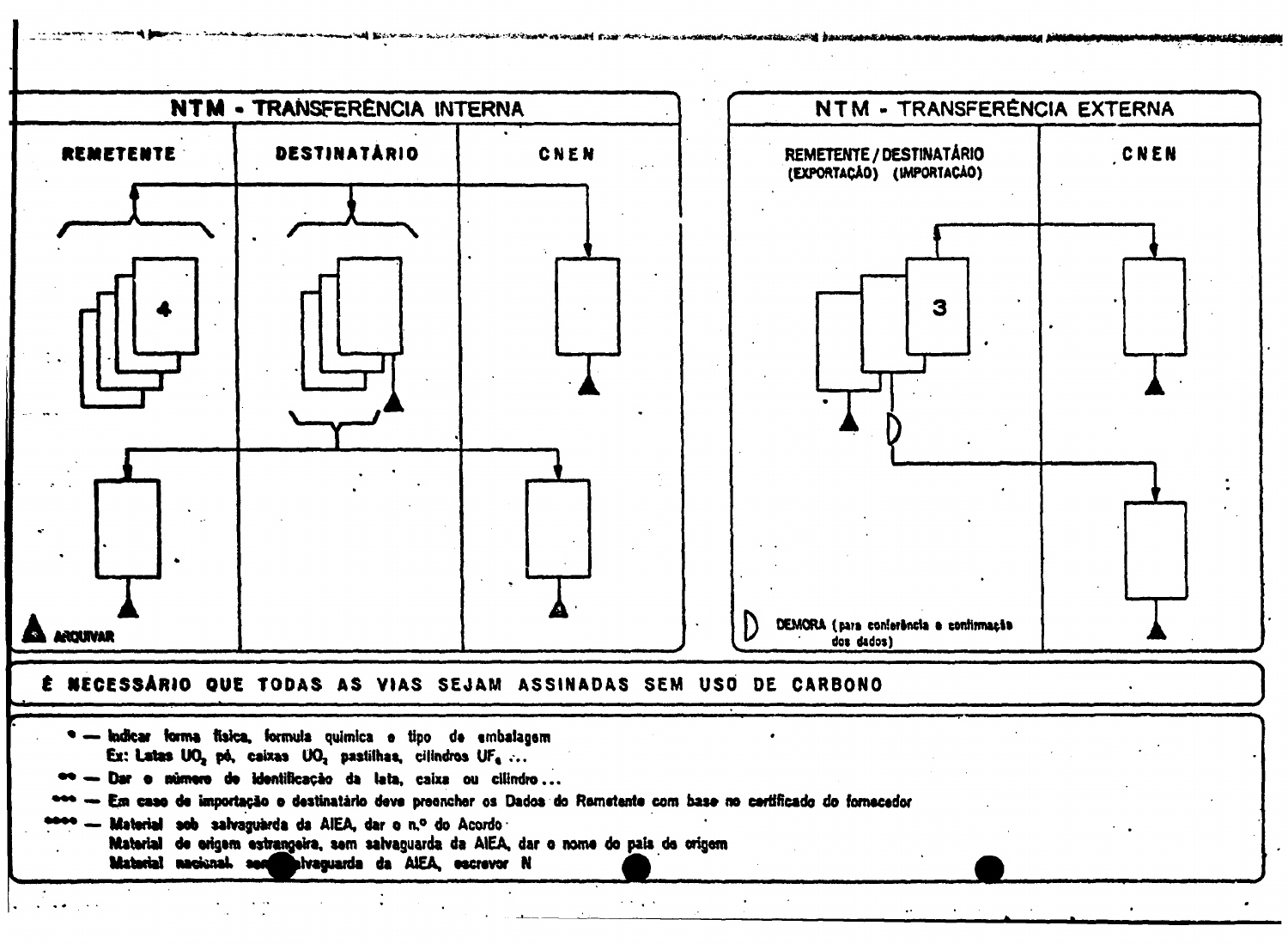| SENVICO PÚBLICO FLUERAL |                      | COMISSÃO NACIONAL DE ENERGIA NUCLEAR<br>DEPARTAMENTO DE INSTALAÇÕES NUCLEARES<br>R.GEN. SEVERIANO, 90 BOTAFOGO IN-TEL. 2951745 CEP 22294 TELEX O21-2180 CHEN-BR<br>AUTORIZAÇÃO DE TRANSFERÊNCIA DE EQUIPAMENTO<br>ESPECIFICADO E MATERIAL ESPECIFICADO (ATEM) | ATEM Nº<br>USO DA CHEN-DIN |
|-------------------------|----------------------|---------------------------------------------------------------------------------------------------------------------------------------------------------------------------------------------------------------------------------------------------------------|----------------------------|
|                         | <b>DE</b>            | <b>PARA</b>                                                                                                                                                                                                                                                   | <b>DATAPREVISTA</b>        |
| PAÍS                    | $\sim$ $\sim$ $\sim$ | <b>PAÍS</b><br>state of the control of the                                                                                                                                                                                                                    |                            |
| INSTALAÇÃO              |                      | INSTALAÇÃO                                                                                                                                                                                                                                                    |                            |
| AREA DE CONTABILIDADE   |                      | ÁREA DE CONTABILIDADE                                                                                                                                                                                                                                         |                            |
|                         |                      |                                                                                                                                                                                                                                                               |                            |

|              | <b>Service Control</b>       | MATERIAL ESPECIFICADO |               |              |               |
|--------------|------------------------------|-----------------------|---------------|--------------|---------------|
| <b>LINNA</b> | <b>DESCRIÇÃO DO MATERIAL</b> | QUANT.<br>ITENS       | UNID.<br>PESO | PESO LIQUIDO | <b>ACORDO</b> |
|              |                              |                       |               |              |               |
|              |                              |                       |               |              |               |
|              |                              |                       |               |              |               |
|              |                              |                       |               |              |               |
|              |                              |                       |               |              |               |
|              |                              |                       |               |              |               |
|              |                              |                       |               |              |               |
|              |                              |                       |               |              |               |
|              |                              |                       |               |              |               |

| <b>LINHA</b> | OU TIPO<br>NONE | <b>FINALIDADE</b> | QUANT.<br><b>ÍTENS</b> | $\mathbf{R}^{\mathbf{a}}$<br><b>ACORDO</b> |
|--------------|-----------------|-------------------|------------------------|--------------------------------------------|
|              |                 |                   |                        |                                            |
|              |                 |                   |                        |                                            |
|              |                 |                   |                        |                                            |
|              |                 |                   |                        |                                            |
|              |                 |                   |                        |                                            |
|              |                 |                   |                        |                                            |
|              |                 |                   |                        |                                            |
|              |                 |                   |                        |                                            |
|              |                 |                   |                        |                                            |
|              |                 | USO DA CNEN-DIN   |                        |                                            |

| <b>SOLICITANTE</b>                   | <b>CNEN</b>                      |
|--------------------------------------|----------------------------------|
|                                      |                                  |
|                                      |                                  |
|                                      |                                  |
| <b>NONE OO DIRETOR DA INSTALAÇÃO</b> | NONE 90 SIRETOR DO DIN           |
|                                      |                                  |
| $\bullet$ .                          |                                  |
|                                      |                                  |
| <b>ASSINATURA</b><br>DATA            | <b>ASSIBATURA</b><br><b>DATA</b> |
|                                      |                                  |
| CNEN-IZ9                             | $DPC-3$                          |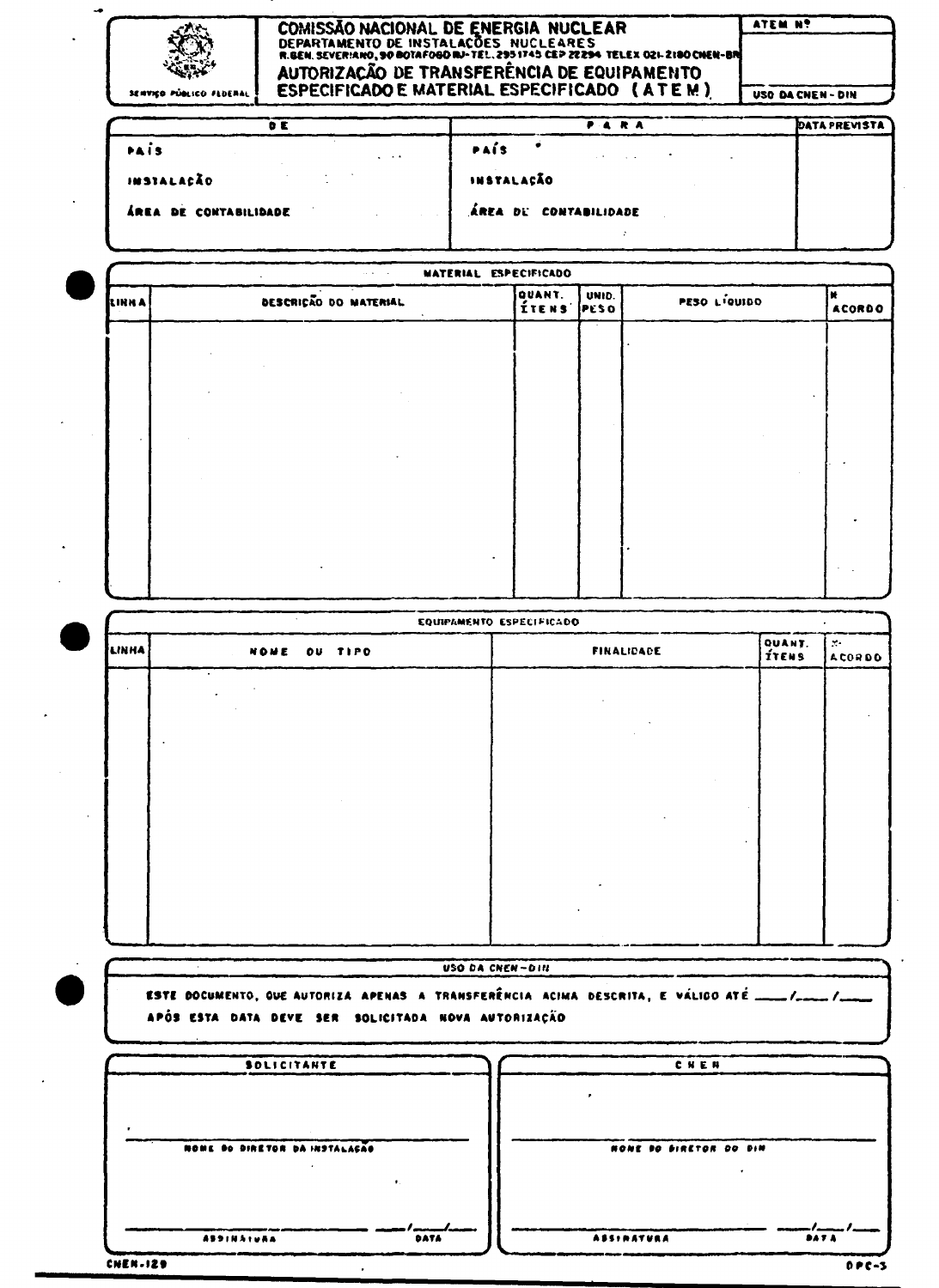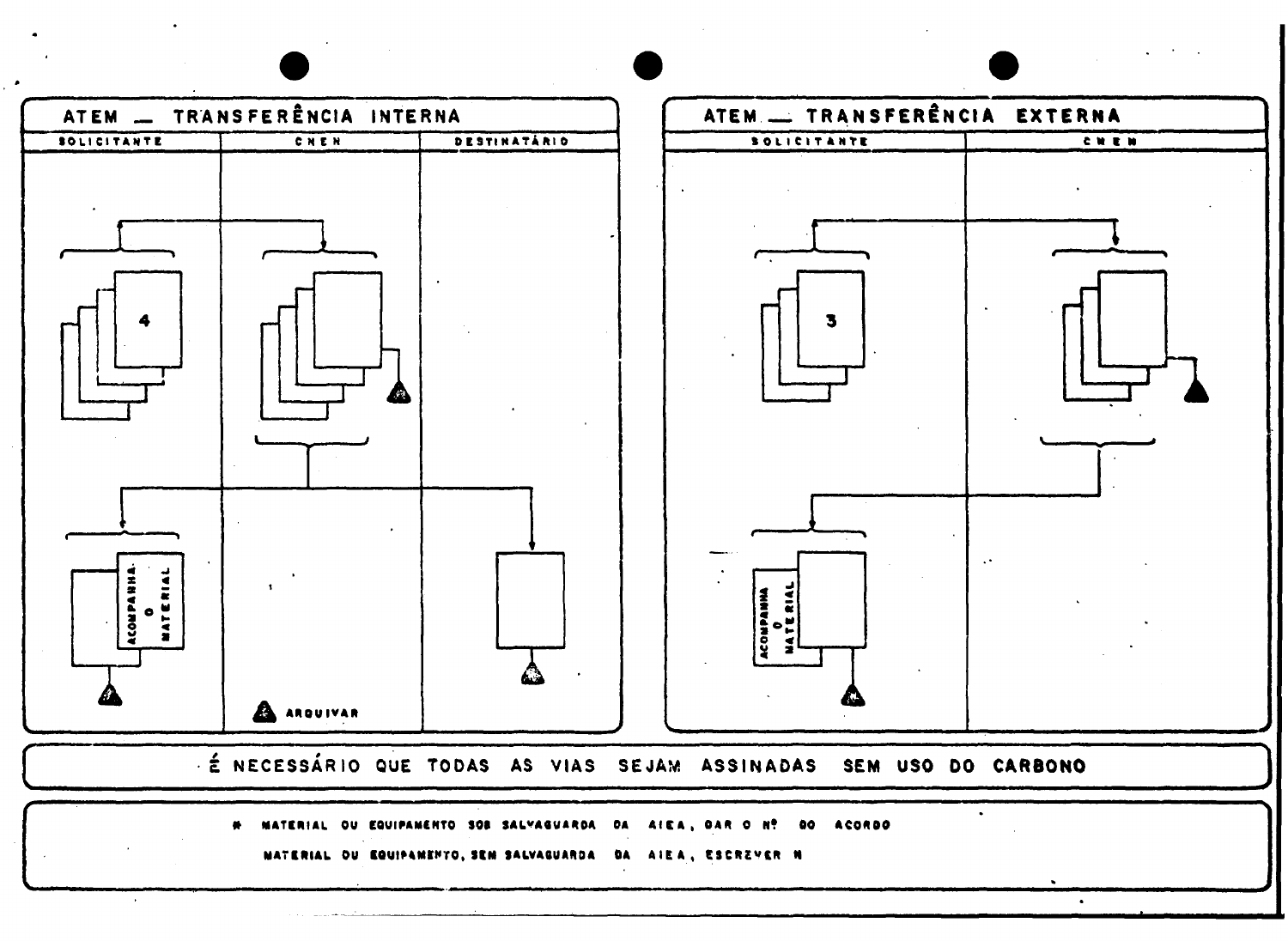![](_page_19_Picture_0.jpeg)

![](_page_19_Picture_1.jpeg)

# COMISSÃO NACIONAL DE ENERGIA NUCLEAR<br>DEPARTAMENTO DE INSTALAÇÃO NUCLEARES<br>NUA SENERAL SEVERIANO, SO SOTAFOGO NJ-TELIZOS-1745 CEP 22254 TELEX 021-280 CHEN-SR

SERVIÇO PÚBLICO FEDERAL

NOTIFICAÇÃO DE TRANSFERÊNCIA DE EQUIPAMENTO ESPECIFICADO E MATERIAL ESPECIFICADO (NTEM)

|                                                                                                                 |                       | DATA DA TRANSFERÈNCIA. | AUTORIZAÇÃO Nº |
|-----------------------------------------------------------------------------------------------------------------|-----------------------|------------------------|----------------|
| PAIS.                                                                                                           | PAIS                  |                        |                |
| INSTALAÇÃO                                                                                                      | <b>INSTALAÇÃO</b>     |                        |                |
| ÁREA DE CONTABILIDADE                                                                                           | ÀREA DE CONTABILIDADE |                        |                |
| the contract of the contract of the contract of the contract of the contract of the contract of the contract of |                       |                        |                |

|       | MATERIAL ESPECIFICADO |  |              |                             | ∏कक<br>DADOS DO REMETENTE |        |              | DADOS DO DESTINATÁRIO |  |  |
|-------|-----------------------|--|--------------|-----------------------------|---------------------------|--------|--------------|-----------------------|--|--|
| LINNA | DESCRIÇÃO DO MATERIAL |  | ACORDO ITENS | <b>TUNIO</b><br><b>PESO</b> | <b>PESO LIQUIDO</b>       | OUANT. | <b>UNID.</b> | PESO LIQUIDO          |  |  |
|       |                       |  |              |                             |                           |        |              |                       |  |  |
|       |                       |  |              |                             |                           |        |              |                       |  |  |
|       |                       |  |              |                             |                           |        |              |                       |  |  |
|       |                       |  |              |                             |                           |        |              |                       |  |  |
|       |                       |  |              |                             |                           |        |              |                       |  |  |

|        |              | EQUIPAMENTO ESPECIFICADO |        | <b>IDADOS DORENETENTE RAADOS DO DESTINATÁRIO</b> |             |
|--------|--------------|--------------------------|--------|--------------------------------------------------|-------------|
| LINNA) | NOWE OU TIPO | FINALIDADE               | ACORDO | QUANT. ITENS                                     | QUANT.ITENS |
|        |              |                          |        |                                                  |             |
|        |              |                          |        |                                                  |             |
|        |              |                          |        |                                                  |             |
|        |              |                          |        |                                                  |             |
|        |              |                          |        |                                                  |             |
|        |              |                          |        |                                                  |             |
|        |              |                          |        |                                                  |             |
|        |              |                          |        |                                                  |             |

| CONFINUAÇÃO DO EMBARQUE                          | CONFINMAÇÃO DO RECEBIMENTO                       |
|--------------------------------------------------|--------------------------------------------------|
|                                                  |                                                  |
| NAME OO MEDDONSAVEL PELO MATERIAL OU EDUIPAMENTO | NOUE DO RESPONSAVEL PELO MATERIAL OU EQUIPAMENTO |
|                                                  |                                                  |
|                                                  |                                                  |
| <b>ASSIBATURA</b><br><b>DATA</b>                 | <b>ASSINATURA</b><br><b>BATA</b>                 |
|                                                  |                                                  |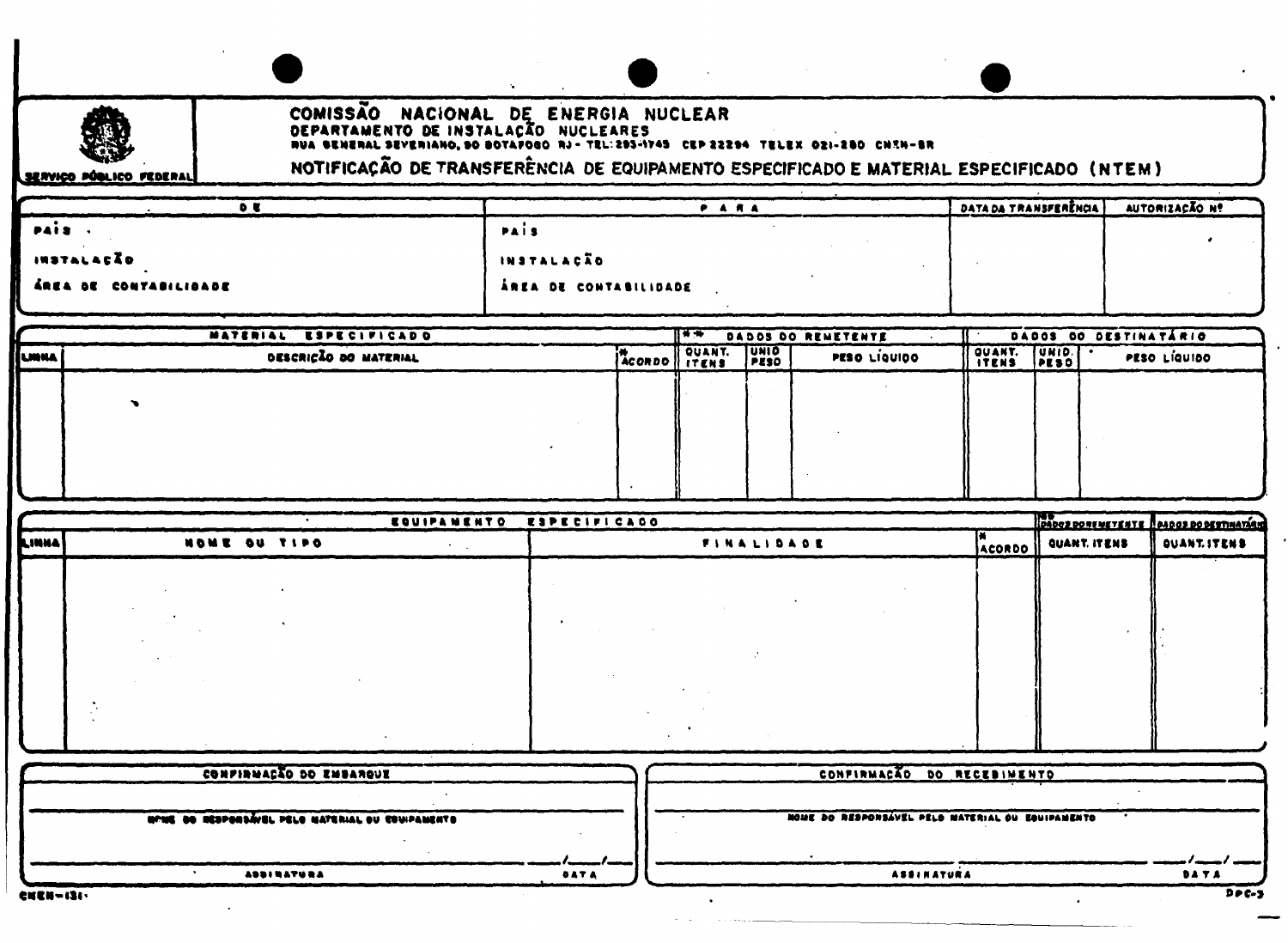![](_page_20_Figure_0.jpeg)

- N MATERIAL OU EQUIPAMENTO SOB SALVAGUARDA DA AIEA, DAR O Nº DO ACONDO
- MATERIAL OU EQUIPAMENTO SEM SALVAGUARDA DA AIEA, ESCREVER N
- + → EM CASO DE IMPORTAÇÃO O DESTINATÁRIO DEVERÁ PREENCHER OS DADOS DO REMETENTE COM BASE NO CERTIFICADO DO PORMECEDOR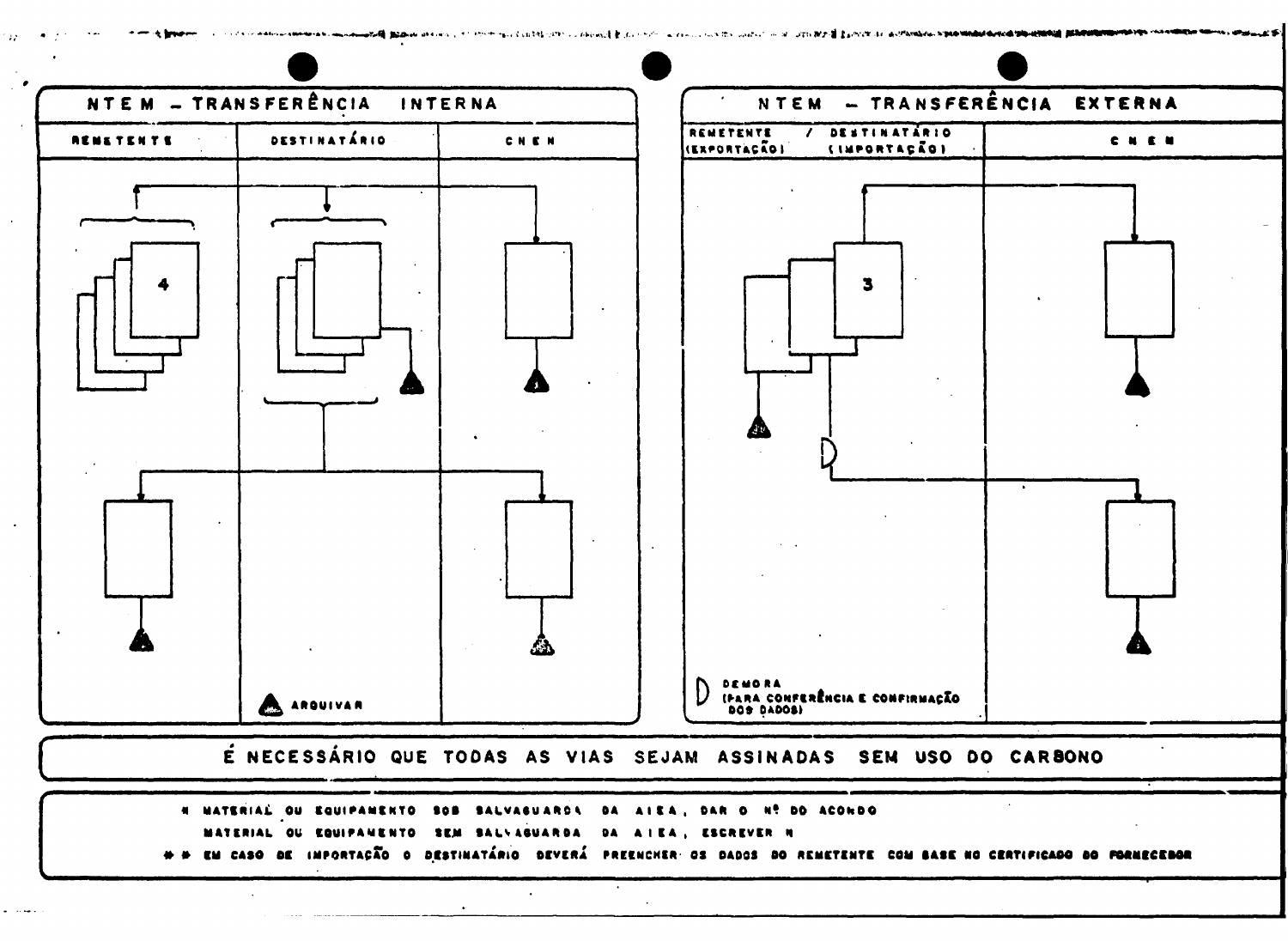|                   | RELATORIO DE BALANÇO DE MATERIAL NUCLEAR-RBM<br>COMISSÃO NACIONAL DE ENERGIA NUCLEAR |                                  |                                                                |  |                 | INSTALAÇÃO<br>( EXCETO REATOR ) |  |
|-------------------|--------------------------------------------------------------------------------------|----------------------------------|----------------------------------------------------------------|--|-----------------|---------------------------------|--|
|                   | ∸INSTA LAÇÃO –                                                                       |                                  | —ÁREA DE CONTABILIDADE∓PERÍODO RELATADO <del>,</del> RELATÓRIO |  |                 | M 2                             |  |
|                   | FORMA FÍSICA / FÓRMULA QUIM, / ENRIQ. -                                              |                                  | -UNIDADE                                                       |  | SO.<br>Kg       | <b>ACORDO</b>                   |  |
|                   | BALANÇO DE MATERIAL NUCLEAR                                                          | <b>H&amp; DE</b><br><b>ITENS</b> | <b>COMPOSTO</b>                                                |  | ELEMENTO        | <b>ISOTOPO</b>                  |  |
|                   | INVENTÁRIO INICIAL                                                                   |                                  |                                                                |  |                 |                                 |  |
|                   | IMPORTAÇÃO                                                                           |                                  |                                                                |  |                 |                                 |  |
|                   | RECEBIMENTO DOMÉSTICO                                                                | 1.14                             |                                                                |  |                 |                                 |  |
| ACRÉSCIMOS        | TRANSFORMAÇÃO                                                                        |                                  |                                                                |  |                 |                                 |  |
|                   | <b>OUTROS</b>                                                                        |                                  |                                                                |  |                 |                                 |  |
|                   | SUBTOTAL                                                                             |                                  |                                                                |  |                 |                                 |  |
|                   | EXPORTAÇÃO                                                                           |                                  |                                                                |  |                 |                                 |  |
|                   | REMESSA DOMÉSTICA                                                                    |                                  |                                                                |  |                 |                                 |  |
| <b>ECRÉSCIMOS</b> | TRANSFORMAÇÃO                                                                        |                                  |                                                                |  |                 |                                 |  |
|                   | PERDA DE PROCESSAMENTO                                                               |                                  |                                                                |  |                 |                                 |  |
|                   | OUTROS                                                                               |                                  |                                                                |  |                 |                                 |  |
|                   | <b>SUBTOTAL</b>                                                                      |                                  |                                                                |  |                 |                                 |  |
|                   | MATERIAL NÃO CONTABILIZADO                                                           |                                  |                                                                |  |                 |                                 |  |
|                   | INVENTÁRIO FINAL                                                                     |                                  |                                                                |  |                 |                                 |  |
|                   | DISTRIBUIÇÃO DO MAT. NUCLEAR                                                         | NT DE<br><b>ITENS</b>            | <b>COMPOSTO</b>                                                |  | <b>ELEMENTO</b> | <b>ISÓTOPO</b>                  |  |

| DISTRIBUICAO DO MAT, NUCLEAR | <b>ITENS</b> | <b>COMPOSTO</b> | ELEMENTO | <b>ISOTOPO</b> |
|------------------------------|--------------|-----------------|----------|----------------|
| ESTOCAGEM DE PRODUTO INFCIAL |              |                 |          |                |
| ÁREA DE PROCESSO             |              |                 |          |                |
| ESTOCAGEN DE PRODUTO FINAL   |              |                 |          |                |
|                              |              |                 |          |                |
|                              |              |                 |          |                |

OBSERVAÇÕES -

Ļ.

| RESPONSÁVEL PELA CONTABILIDADE E CONTROLE NA |                   |      |
|----------------------------------------------|-------------------|------|
| ÁREA DE CONTABILIDADE.                       | INSTALAÇÃO        |      |
| <b>NOWE</b>                                  | NOWE              |      |
| <b>ASSINATURA</b><br>DATA                    | <b>ASSINATURA</b> | DATA |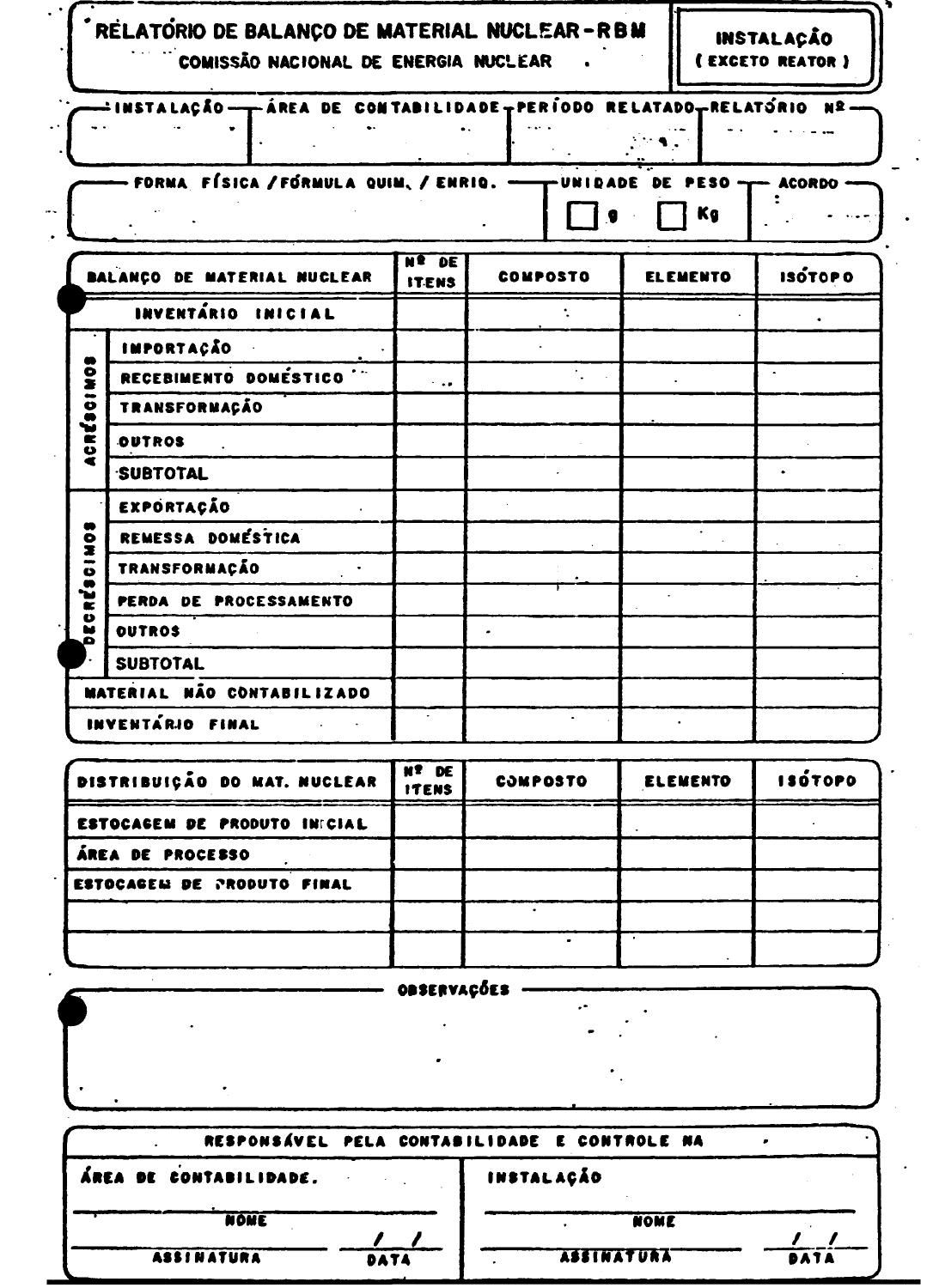| RELATORIO DE BALANÇO DE MATERIAL NUCLEAR-RBM |  |
|----------------------------------------------|--|
| COMISSÃO NACIONAL DE ENERGIA NUCLEAR         |  |

REATOR

 $\bullet$ 

|   | <b>COMISSAY INTOIDING DE ENCHOIA NUCLEAR</b>                          |                       |                 |                 |                |
|---|-----------------------------------------------------------------------|-----------------------|-----------------|-----------------|----------------|
|   | -INSTALAÇÃO — - ÁREA DE CONTABILIDIDE TPERIODO RELATADO TRELATÓRIO Nº |                       |                 |                 |                |
|   | FORMA FÍSICA / FORMULA QUIN. / ENRIQ. -------- UNIDADE DE PESO --     |                       | - 0             | Кg              | <b>ACORDO</b>  |
|   | BALANÇO DE MATERIAL NUCLEAR                                           | Nº DE<br><b>ITENS</b> | <b>COMPOSTO</b> | <b>ELEMENTO</b> | <b>ISOTOPO</b> |
|   | <b>INVENTÁRIO</b><br>INICIAL                                          |                       |                 |                 |                |
|   | IMPORTAÇÃO                                                            |                       |                 |                 |                |
| õ | RECEBINENTO DOMESTICO                                                 |                       |                 |                 |                |

| $rac{5}{2}$<br>$\bullet$ | RECEBIMENTO DOMÉSTICO |    |  |  |  |  |  |  |  |  |
|--------------------------|-----------------------|----|--|--|--|--|--|--|--|--|
|                          | PRODUÇÃO NUCLEAR      |    |  |  |  |  |  |  |  |  |
| ACRÉI                    | <b>OUTROS</b>         |    |  |  |  |  |  |  |  |  |
|                          | <b>SUBTOTAL</b>       | ٠. |  |  |  |  |  |  |  |  |
| $\bullet$                | <b>EXPORTAÇÃO</b>     |    |  |  |  |  |  |  |  |  |
| $\frac{1}{2}$            | REMESSA DOMÉSTICA     |    |  |  |  |  |  |  |  |  |
| $\bullet$<br>$\bullet$   | PERDA NUCLEAR         |    |  |  |  |  |  |  |  |  |
| ia.<br>K<br>$\bullet$    | <b>OUTROS</b>         |    |  |  |  |  |  |  |  |  |
| ă                        | <b>SUBTOTAL</b>       |    |  |  |  |  |  |  |  |  |
|                          | INVENTÁRIO FINAL      |    |  |  |  |  |  |  |  |  |
|                          |                       |    |  |  |  |  |  |  |  |  |

| DISTRIBUIÇÃO DO MAT. NUCLESR.      | Nº DE<br><b>ITENS</b> | <b>COMPOSTO</b> | <b>ELEWENTO</b> | <b>ISÓTOPO</b> |
|------------------------------------|-----------------------|-----------------|-----------------|----------------|
| ESTOCAGEM DE CONBUSTIVEL NOVO      |                       |                 |                 |                |
| NÚCLEO DO REATOR                   |                       |                 |                 |                |
| ESTOCACEM DE COMBUSTÍVEL IRRADIADO |                       |                 |                 |                |
|                                    |                       |                 |                 |                |
|                                    |                       |                 |                 |                |

|         | OBSERVAÇDES |                 |  |
|---------|-------------|-----------------|--|
|         |             |                 |  |
|         |             |                 |  |
|         |             |                 |  |
|         |             |                 |  |
|         |             |                 |  |
| <br>--- |             | $- - -$<br>---- |  |

| RESPONSÁVEL PELA CONTABILIDADE E CONTROLE NA |                   |             |  |  |  |
|----------------------------------------------|-------------------|-------------|--|--|--|
| ÁREA DE CONTABILIDADE.                       | <b>INSTALAÇÃO</b> |             |  |  |  |
| NONE                                         | KONE              |             |  |  |  |
| <b>ASSINATURA</b><br>DATA                    | <b>ASSINATURA</b> | <b>DATA</b> |  |  |  |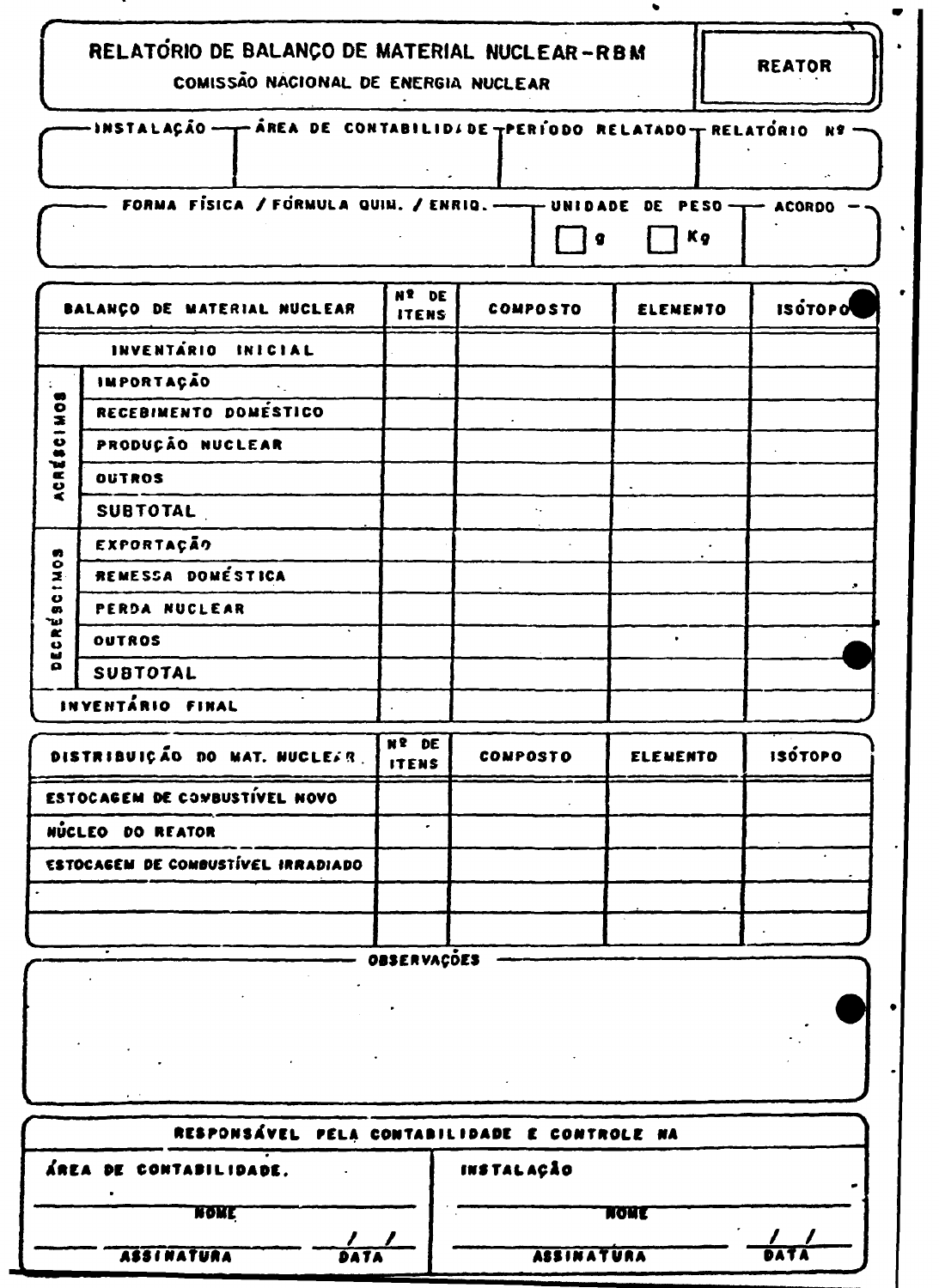|                                                        | - MATERIAL BALANCE REPORT - MBR<br>BULK $Z$<br>COMISSÃO NACIONAL DE ENERGIA NUCLEAR - BRAZIL |                          |                                                                   |           |                                                                       |           |
|--------------------------------------------------------|----------------------------------------------------------------------------------------------|--------------------------|-------------------------------------------------------------------|-----------|-----------------------------------------------------------------------|-----------|
|                                                        |                                                                                              |                          |                                                                   |           |                                                                       |           |
|                                                        | <b>FACILITY -</b>                                                                            |                          | $\overline{\phantom{a}}$ accounting area $\overline{\phantom{a}}$ |           | - REPORTING PERIOD - PREPORT N <sup>2</sup>                           |           |
|                                                        |                                                                                              |                          | - MATERIAL                                                        |           | Unit -                                                                | AGREEMENT |
|                                                        |                                                                                              |                          |                                                                   |           | $\sqrt{6}$<br>$\lambda$ Kg                                            |           |
|                                                        |                                                                                              |                          |                                                                   |           |                                                                       |           |
|                                                        | <b>MATERIAL</b>                                                                              | <b>BALANCE</b>           | <b>NUMBER</b><br>OF ITEMS                                         | U TOTAL   | <b>U. 235</b>                                                         | PU TOTAL  |
|                                                        |                                                                                              | BEGINNING INVENTORY      |                                                                   |           |                                                                       |           |
|                                                        | <b>RECEIPT</b>                                                                               | <b>INTERNATIONAL</b>     |                                                                   |           |                                                                       |           |
|                                                        |                                                                                              | DOMESTIC                 |                                                                   |           |                                                                       |           |
| <b>SUREASES</b>                                        |                                                                                              | INITIATION OF SAFEGUARDS |                                                                   |           |                                                                       |           |
|                                                        | <b>OTHER</b>                                                                                 |                          |                                                                   |           |                                                                       |           |
|                                                        | TOTAL INCREASES                                                                              |                          |                                                                   |           |                                                                       |           |
|                                                        |                                                                                              | INTERNATIONAL            |                                                                   |           |                                                                       |           |
|                                                        | <b>SHIPMENT</b>                                                                              | <b>DOMESTIC</b>          |                                                                   |           |                                                                       |           |
| ECREASES                                               | PROCESSING LOSS                                                                              |                          |                                                                   |           |                                                                       |           |
|                                                        | OTHER                                                                                        |                          |                                                                   |           | $\bullet$                                                             |           |
|                                                        | TOTAL DECREASES                                                                              |                          |                                                                   |           |                                                                       |           |
|                                                        |                                                                                              | MATERIAL UNACCOUNTED FOR |                                                                   |           |                                                                       |           |
|                                                        | ROUNDING ADJUSTMENT                                                                          |                          |                                                                   |           |                                                                       |           |
|                                                        | END'NG INVENTORY                                                                             |                          |                                                                   |           |                                                                       |           |
|                                                        |                                                                                              | MATERIAL DISTRIBUTION    | <b>NUMBER</b><br>OF ITEMS                                         | U TOTAL   | <b>U235</b>                                                           | PU TOTAL  |
|                                                        | RECEIVING AREA                                                                               |                          |                                                                   |           |                                                                       |           |
|                                                        | PROCESS AREA                                                                                 |                          |                                                                   | $\bullet$ | $\bullet$ - $\bullet$ - $\bullet$ - $\bullet$ - $\bullet$ - $\bullet$ |           |
|                                                        |                                                                                              | FINAL PRODUCT AREA       |                                                                   |           |                                                                       |           |
|                                                        |                                                                                              |                          |                                                                   |           |                                                                       |           |
|                                                        |                                                                                              |                          |                                                                   |           |                                                                       |           |
|                                                        |                                                                                              |                          | – REMARKS                                                         |           |                                                                       |           |
| $\mathcal{L} = \mathcal{L} \left( \mathcal{L} \right)$ |                                                                                              |                          |                                                                   |           |                                                                       |           |
|                                                        |                                                                                              |                          |                                                                   |           |                                                                       |           |
|                                                        |                                                                                              |                          | --- SIGNATURE -                                                   |           |                                                                       |           |
| Safeguards Division Officer<br><b>Date</b>             |                                                                                              |                          |                                                                   |           |                                                                       |           |

∫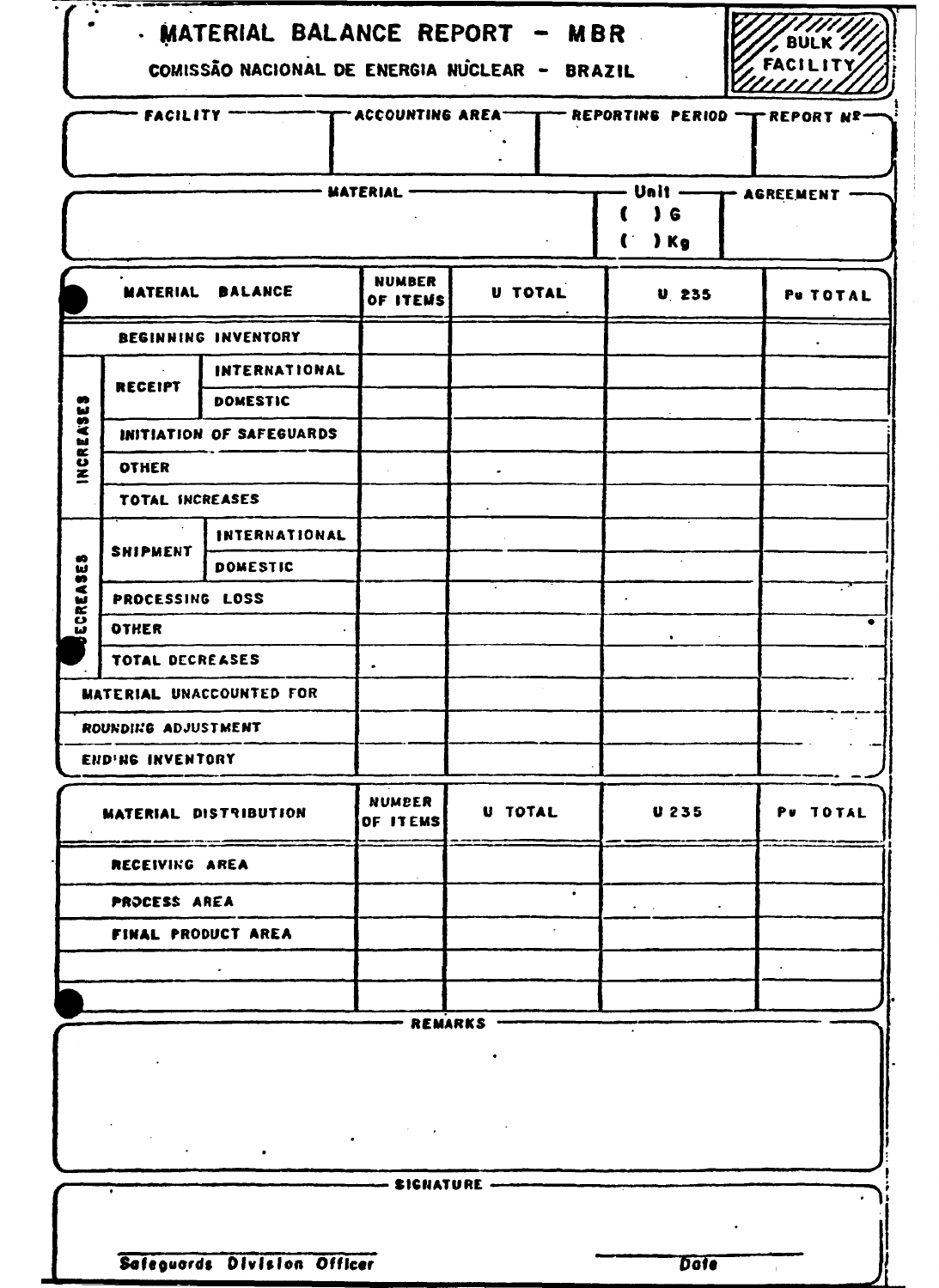|  |  | RELATÓRIO DE OPERAÇÃO-RO. |  |
|--|--|---------------------------|--|
|--|--|---------------------------|--|

للمتفقات الان

 $\epsilon$  ,  $\epsilon$ 

COMISSÃO NACIONAL DE ENERGIA NUCLEAR

| רINSTALAÇÃO <del>→ T AREA</del> DE CONTABILIDADE TPERIODO RELATADO T ACORDO TRELATORIO Nº |  |  |
|-------------------------------------------------------------------------------------------|--|--|
|                                                                                           |  |  |
|                                                                                           |  |  |

|                      | DADOS DE PRODUÇÃO E NUCLEARES       | <b>Unidade</b> | <b>TOTAL</b> |
|----------------------|-------------------------------------|----------------|--------------|
|                      | ENERGIA TÉRMICA BRUTA               | <b>MWd</b>     |              |
| ENERGIA              | ENERGIA ELÉTRICA BRUTA              | <b>MWd</b>     |              |
|                      | PERIODO DE RELATO                   | dios           |              |
|                      | TEMPO EM OPERAÇÃO                   | h              |              |
| TEMPO                | <b>TEMPO PARADO</b>                 | h              |              |
|                      | NÚMERO DE PARADAS                   |                |              |
| $\blacktriangleleft$ | POTÊNCIA ELÉTRICA MÉDIA NO PERIODO  | MW             |              |
| POT ÊNCI             | POTÊNCIA ELÉTRICA MÉDIA EM OPERAÇÃO | <b>MW</b>      |              |
|                      | QUEIMA NUCLEAR                      | MWd/ton        |              |
|                      | QUEIMA NUCLEAR ACUMULADA            | Mwd/ton        |              |

## PRÓXIMA PARADA PROGRAMADA

MOTIVO:

 $\cdot$ 

**DATA** 

Ĵ.

## OBSERVAÇÕES

|                           | RESPONSÁVEL PELA CONTABILIDADE E CONTROLE NA |            |                   |  |
|---------------------------|----------------------------------------------|------------|-------------------|--|
| ÁREA DE CONTABILIDADE.    |                                              | INSTALAÇÃO |                   |  |
| <b>NOME</b>               |                                              |            | NONE              |  |
|                           |                                              |            |                   |  |
| <i><b>AAAAAA THAA</b></i> |                                              |            | <b>ASSINATURA</b> |  |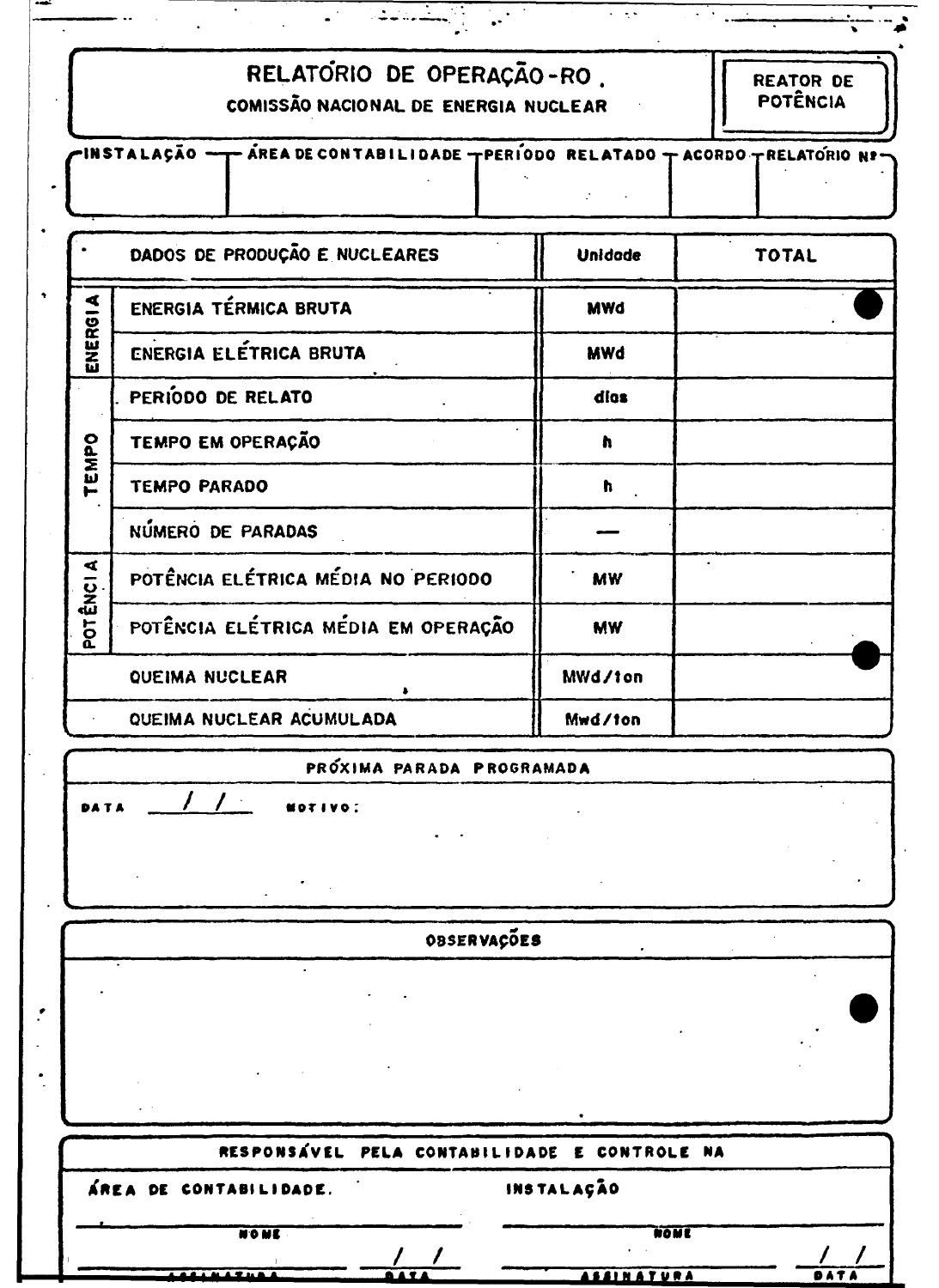# SPECIFIED MATERIAL BALANCE REPORT - SMBR COMISSÃO NACIONAL DE ENERGIA NUCLEAR-BRAZIL

| FIGURE FACILITY = THE MATERIAL = THE AGREEMENT = REPORTING PERIOD = THEPORT NE |  |  |  |
|--------------------------------------------------------------------------------|--|--|--|
|                                                                                |  |  |  |
|                                                                                |  |  |  |

|                    |                              | MATERIAL BALANCE.                  | NUMBER OF ITEMS | <b>MASS (g)</b> |
|--------------------|------------------------------|------------------------------------|-----------------|-----------------|
|                    |                              | BEGINNING INVENTORY                |                 |                 |
| တ္ယ                | RECEIPT                      | INTERNATIONAL                      |                 |                 |
| $\boldsymbol{a}$   |                              | <b>DOMESTIC</b>                    |                 |                 |
| INCREA             | OTHER                        |                                    |                 |                 |
|                    | TOTAL INCREASES .            |                                    |                 |                 |
|                    | <b>SHIPMENT</b>              | <b>IINTERNATIONAL</b>              |                 |                 |
| $\frac{3}{2}$      |                              | <b>OOMESTIC</b>                    |                 |                 |
| DECREA             | <b>AUTOMATIC TERMINATION</b> |                                    |                 |                 |
|                    | <b>OTHER</b>                 |                                    |                 |                 |
|                    | TO TAL DECREASES             |                                    |                 |                 |
| BALANCE ADJUSTMENT |                              |                                    | $\sim$ $ \sim$  |                 |
|                    |                              | OCK INVENTORY - PHYSICAL INVENTORY |                 |                 |
|                    | ENDING INVENTORY             |                                    |                 |                 |

| <b>MATERIAL</b><br><b>DISTRIBUTION</b> | NUMBER OF ITEMS |            |              | MASS (g)    |            |              |
|----------------------------------------|-----------------|------------|--------------|-------------|------------|--------------|
|                                        | <b>TUBE</b>     | <b>ROD</b> | <b>SCRAP</b> | <b>TUBE</b> | <b>ROD</b> | <b>SCRAP</b> |
| STORAGE AREA                           |                 |            |              |             |            |              |
| PROCESS AREA                           |                 |            |              |             |            |              |
| <b>OTHER</b>                           |                 |            |              |             |            |              |

|  | REMARKS    |  |
|--|------------|--|
|  |            |  |
|  |            |  |
|  |            |  |
|  |            |  |
|  |            |  |
|  |            |  |
|  |            |  |
|  | -SIGNATURE |  |
|  |            |  |

Safeguards Division Officer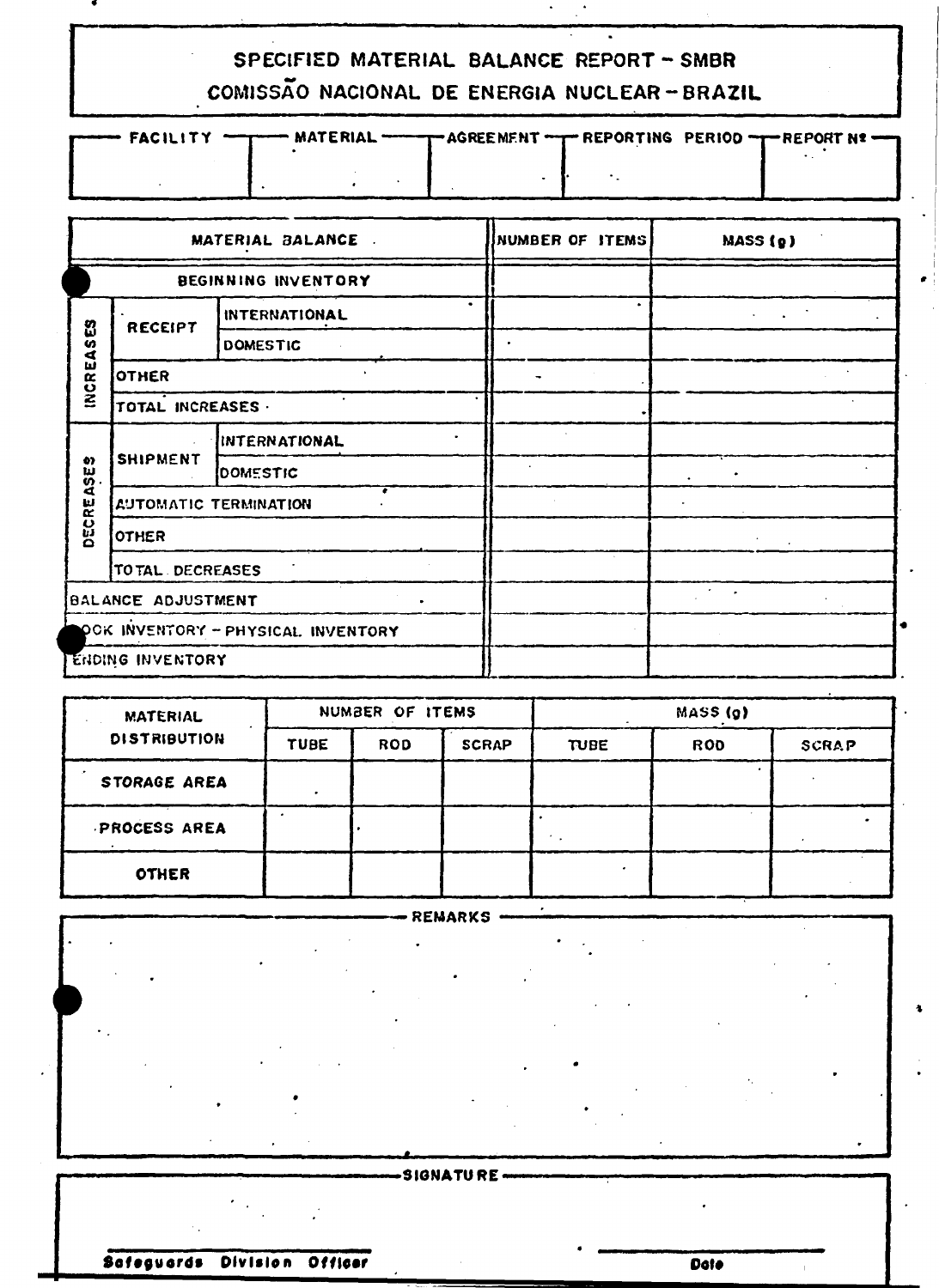|                       | MATERIAL BALANCE REPORT - MBR<br>COMISSÃO NACIONAL DE ENERGIA NUCLEAR - BRAZIL             |                            |                           |                     |              |          |  |  |
|-----------------------|--------------------------------------------------------------------------------------------|----------------------------|---------------------------|---------------------|--------------|----------|--|--|
|                       | FACILITY-<br>T ACCOUNTING AREA -- T -- REPORTING PERIOD -<br>"REPORT N'                    |                            |                           |                     |              |          |  |  |
|                       | Unit. --<br>- MATERIAL -<br>-AGREEMENT-<br>G<br>) <sub>Kg</sub><br>C                       |                            |                           |                     |              |          |  |  |
|                       | <b>MATERIAL</b>                                                                            | <b>BALANCE</b>             | <b>NUMBER</b><br>OF ITEMS | U TOTAL             | <b>U 235</b> | P& TOTA  |  |  |
|                       |                                                                                            | <b>BEGINNING INVENTORY</b> |                           |                     |              |          |  |  |
|                       | <b>RECEIPT</b>                                                                             | INTERNATIONAL              |                           |                     |              |          |  |  |
| $\boldsymbol{\omega}$ |                                                                                            | <b>DOMESTIC</b>            | $\sim$                    |                     |              |          |  |  |
| INCREAS               |                                                                                            | PRODUCTION (Pu ONLY)       |                           |                     |              |          |  |  |
|                       | <b>OTHER</b>                                                                               |                            |                           |                     |              |          |  |  |
|                       | TOTAL INCREASES                                                                            |                            |                           |                     |              |          |  |  |
|                       |                                                                                            | INTERNATIONAL              |                           |                     |              |          |  |  |
| က<br>တို့             | <b>SHIPMENT</b>                                                                            | <b>DOMESTIC</b>            |                           |                     |              |          |  |  |
| ECREA                 |                                                                                            | NUCLEAR LOSS (BURN UP)     |                           |                     |              |          |  |  |
| ۰                     | <b>OTHER</b>                                                                               |                            |                           |                     |              |          |  |  |
|                       | TOTAL DECREASES                                                                            |                            |                           |                     |              |          |  |  |
|                       |                                                                                            | ROUNDING ADJUSTMENT        |                           |                     |              |          |  |  |
|                       | ENDING INVENTORY                                                                           | $\lambda=0$                |                           |                     |              |          |  |  |
|                       |                                                                                            | MATERIAL DISTRIBUTION      | <b>NUMBER</b><br>OF ITEMS | U TOTAL             | $U$ 235      | Pu TOTAL |  |  |
|                       |                                                                                            | FRESH FUEL STORAGE         |                           | $\gamma_{\rm{max}}$ |              |          |  |  |
|                       | REACTOR CORE                                                                               |                            |                           |                     |              |          |  |  |
|                       |                                                                                            | <b>IRRAD. FUEL STORAGE</b> |                           |                     |              |          |  |  |
|                       |                                                                                            |                            |                           |                     |              | ≂        |  |  |
|                       |                                                                                            |                            |                           |                     |              |          |  |  |
|                       |                                                                                            |                            |                           | REMARKS .           |              |          |  |  |
|                       |                                                                                            |                            |                           |                     |              |          |  |  |
|                       |                                                                                            |                            |                           |                     |              |          |  |  |
|                       | --------------------- SIGNATURE ------<br>$\bullet$<br>Safoguards Division Officer<br>Dote |                            |                           |                     |              |          |  |  |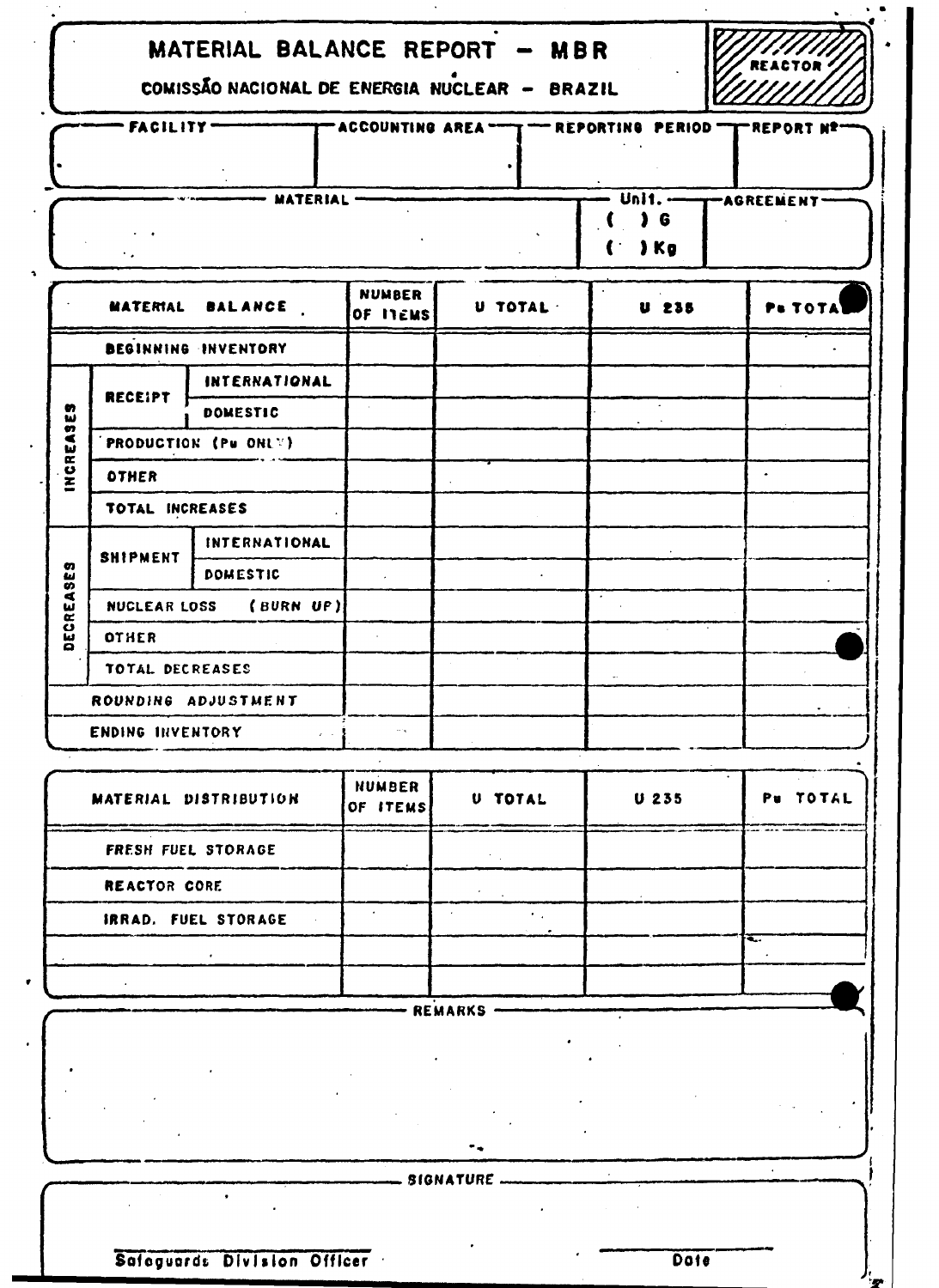| OPERATING REPORT-OR |  |
|---------------------|--|
| .                   |  |

| COMISSÃO NACIONAL DE ENERGIA NUCLEAR - |  |  |  | <b>BRAZIL</b> |
|----------------------------------------|--|--|--|---------------|
|----------------------------------------|--|--|--|---------------|

|                                                                                           | <b>PIIPIIAIN IIAAPPENII</b><br><u>ammund</u> |            |              |  |  |  |  |  |  |  |
|-------------------------------------------------------------------------------------------|----------------------------------------------|------------|--------------|--|--|--|--|--|--|--|
| FACILITY ----------- ACCOUNTING AREA-T- REPORTING PERIOD TAGREEMENT ----------- REPORT NP |                                              |            |              |  |  |  |  |  |  |  |
|                                                                                           | PRODUCTION AND NUCLEAR DATA                  | Unit       | <b>TOTAL</b> |  |  |  |  |  |  |  |
| ŠΣ                                                                                        | GROSS THERMAL PRODUCTION                     | <b>MWd</b> |              |  |  |  |  |  |  |  |
| <b>ANER</b>                                                                               | GROSS ELECTRICAL PRODUCTION                  | <b>MWd</b> |              |  |  |  |  |  |  |  |
|                                                                                           | NUMBER OF HOURS CRITICAL                     | ħ          |              |  |  |  |  |  |  |  |
| INE<br>⊢                                                                                  | DURATION OF SHUTDOWNS                        | ħ          |              |  |  |  |  |  |  |  |
|                                                                                           | NUMBER OF SHUTDOWNS                          |            |              |  |  |  |  |  |  |  |
|                                                                                           | <b>AVERAGE CORE BURN-UP</b>                  | MWd/ton    |              |  |  |  |  |  |  |  |
|                                                                                           | <b>ACCUMULATED BURN-UP</b>                   | MWd/ton    |              |  |  |  |  |  |  |  |

NEXT PROGRAMMED SHUTDOWN

DATE:  $\mathcal{L}$ **REASON:** 

**REMARKS** 

SIGNATURE